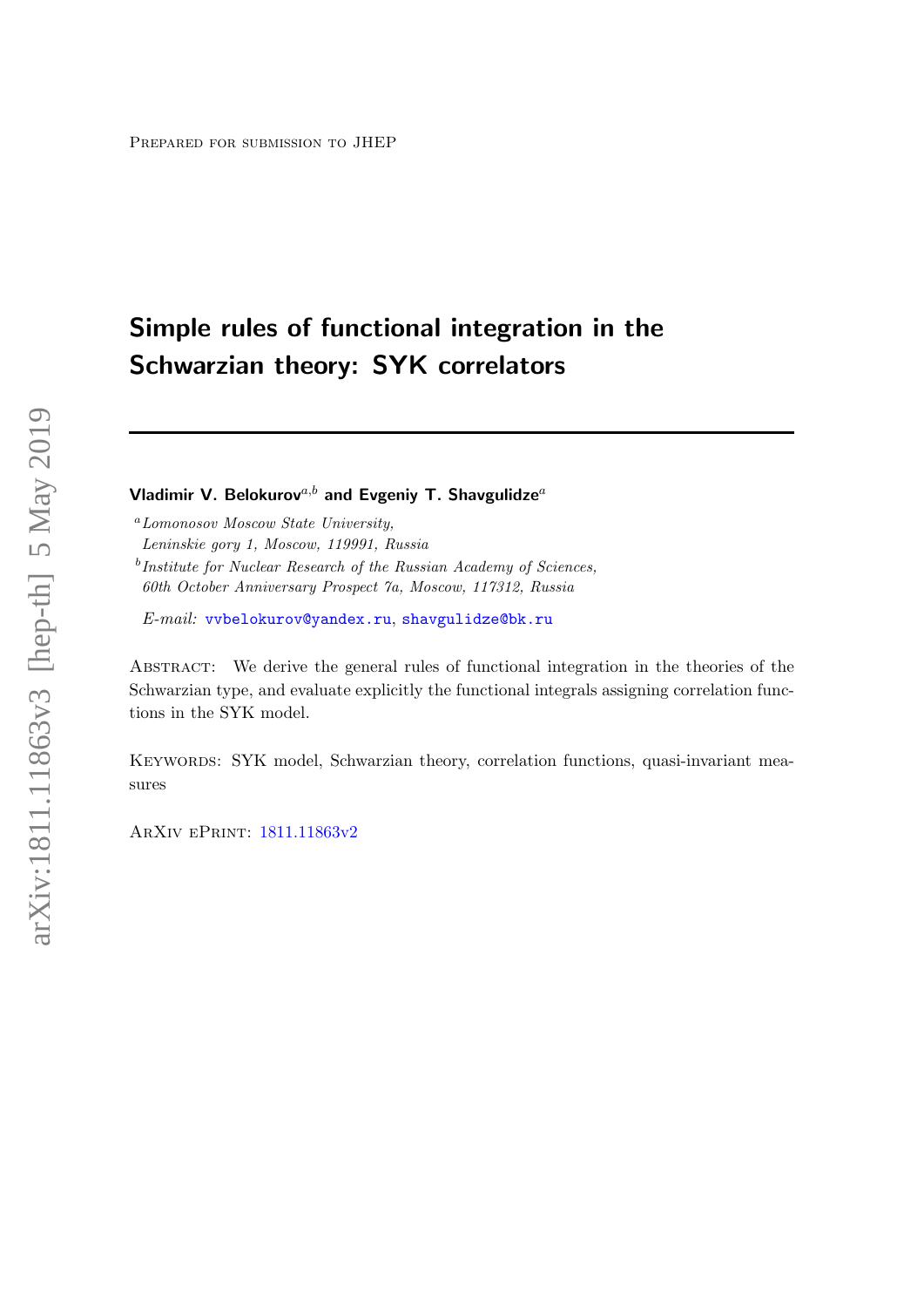# Contents

|                | 1 Introduction                                                       |           |
|----------------|----------------------------------------------------------------------|-----------|
|                | 2 Quasi-invariance of the measure as a key to functional integration | 3         |
| 3              | Splitting the interval multiplies functional integrals               | 7         |
| $\overline{4}$ | <b>SYK</b> correlation functions                                     | <b>10</b> |
|                | 5 Concluding remarks                                                 | 11        |
|                | A Convolution of the $\mathcal E$ functions                          | 12        |
|                | B Correlation functions in terms of ordinary integrals               | <b>13</b> |
|                | C Functional integrals over the space $Diff_{+}^{1}(\mathbf{R})$     | 15        |

# <span id="page-1-0"></span>1 Introduction

The appearance of a dynamics common to different physical models in different fields may indicate the existence of a hidden symmetry behind it. It has recently become clear that a quantum mechanical model of Majorana fermions with a random interaction (Sachdev-Ye-Kitaev model), the holographic description of the Jackiw-Teitelboim dilaton gravity, open string theory and some other models lead to the same effective theory with the Schwarzian action

<span id="page-1-1"></span>
$$
I_{Schw} = -\frac{1}{\sigma^2} \int\limits_{S^1} \left[ \mathcal{S}_{\varphi}(t) + 2\pi^2 \left( \varphi'(t) \right)^2 \right] dt , \qquad (1.1)
$$

where  $S^1$  is the unit circle, and

$$
\mathcal{S}_{\varphi}(t) = \left(\frac{\varphi''(t)}{\varphi'(t)}\right)' - \frac{1}{2} \left(\frac{\varphi''(t)}{\varphi'(t)}\right)^2 \tag{1.2}
$$

is the Schwarzian derivative.

The list of the papers includes (but is not confined to) [\[1\]](#page-18-0) - [\[46\]](#page-20-0), and it will not rest here.

In some approximations, these physical models appear to be reparametrization invariant. And  $SL(2,\mathbf{R})$ -invariant action [\(1.1\)](#page-1-1) inherits the emergent reparametrization symmetry.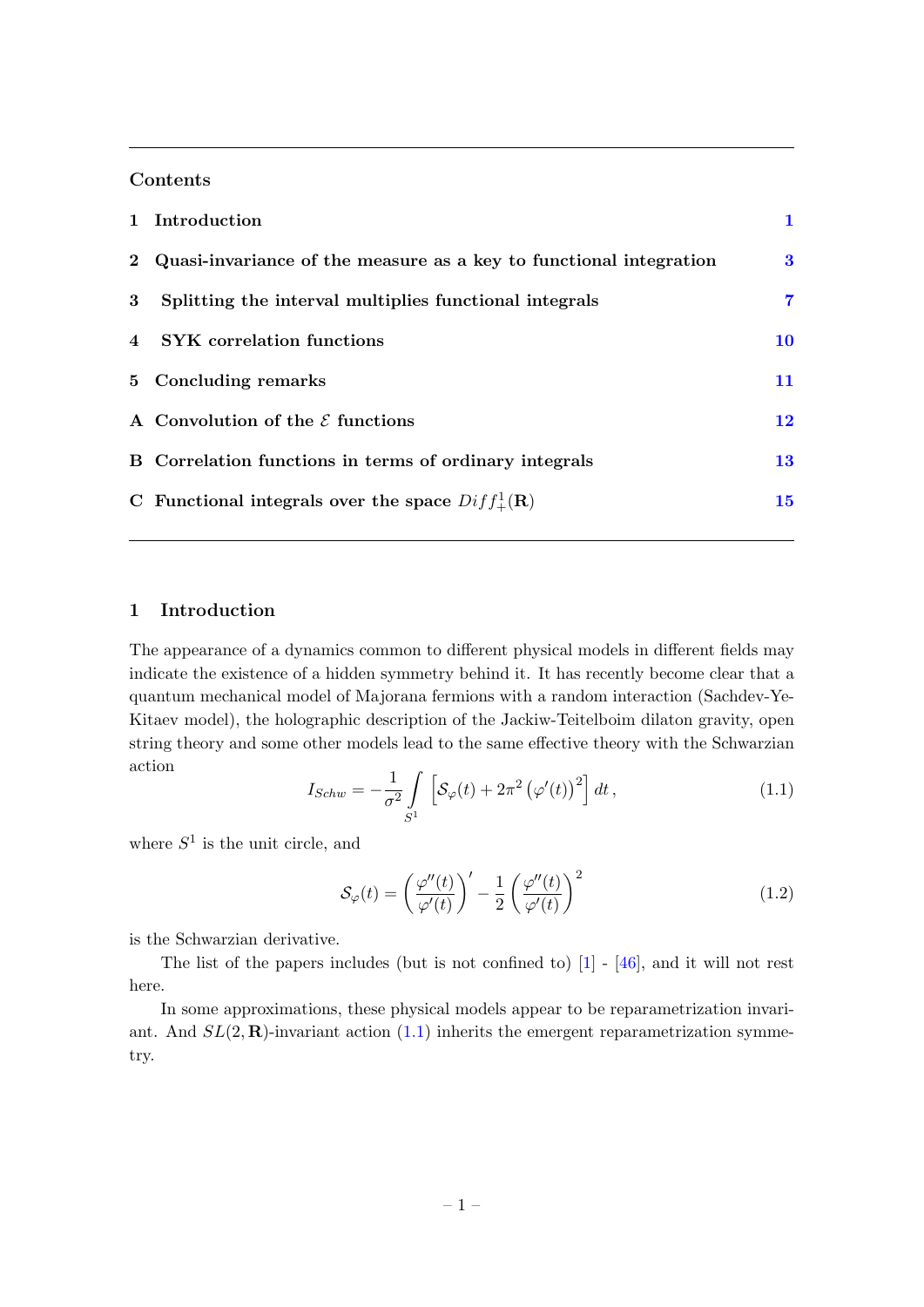Let us remind briefly how the Schwarzian action originates in the SYK model and in 2D JT gravity. Functional integrals in the SYK model can be rewritten in terms of the bilocal bosonic functions  $\tilde{G}$  and  $\tilde{\Sigma}$  with the effective bosonic action  $A_{eff}(\tilde{G}, \tilde{\Sigma})$ 

$$
\int F(\tilde{G}, \tilde{\Sigma}) \, \exp\{-A_{eff}(\tilde{G}, \tilde{\Sigma})\} \, d\tilde{G} \, d\tilde{\Sigma} \, .
$$

The saddle points of the infrared essential part of the effective bosonic action  $A_{eff}$ 

$$
G_f(t_1, t_2) = \frac{(f'(t_1)f'(t_2))^{\frac{1}{4}}}{|f(t_2) - f(t_1)|^{\frac{1}{2}}}
$$
\n(1.3)

form the space  $\mathcal F$  of one-time differentiable functions  $f$  on the unit circle.

The rest (infrared inessential) part of the effective bosonic action  $A_{eff}$  results (for three-time differentiable  $f$ ) in the factor

$$
\exp\left\{\frac{1}{\sigma^2} \int\limits_{S^1} \left[ \left(\frac{f''(t)}{f'(t)}\right)' - \frac{1}{2} \left(\frac{f''(t)}{f'(t)}\right)^2 \right] dt \right\}
$$

in the integrand.

Thus the averaged saddle point solution (or two-point SYK correlation function) has the form

<span id="page-2-1"></span>
$$
\langle G_f(t_1, t_2) \rangle = \int_{\mathcal{F}} \frac{(f'(t_1)f'(t_2))^{\frac{1}{4}}}{|f(t_2) - f(t_1)|^{\frac{1}{2}}} \exp\left\{ \frac{1}{\sigma^2} \int_{S^1} \mathcal{S}_f(t) dt \right\} df. \tag{1.4}
$$

The action of Jackiw-Teitelboim gravity is

$$
A_{JT} = Topological \ term - \alpha \left( \int d^2x \sqrt{g} \phi (R+2) + 2 \int \sqrt{\gamma} \phi K \right), \tag{1.5}
$$

where  $\phi$  is the dilaton field and K is the extrinsic curvature. While the equation of motion for dilaton demands the space to be  $AdS_2$ , variations of the closed boundary curve with the proper boundary condition for  $\phi$  transform the last term in the action into

$$
\frac{1}{\sigma^2} \int\limits_{S^1} \mathcal{S}_f(t) \, dt \, ,
$$

where  $t$  is a parameter of the closed boundary curve.

Functional integrals in these theories are the integrals with the measure

<span id="page-2-0"></span>
$$
\mu_{\sigma}(d\varphi) = \exp\left\{\frac{1}{\sigma^2} \int\limits_{S^1} \mathcal{S}_{\varphi}(t) dt\right\} d\varphi \tag{1.6}
$$

over the group of diffeomorphisms  $Diff^{1}_{+}(S^{1})$ .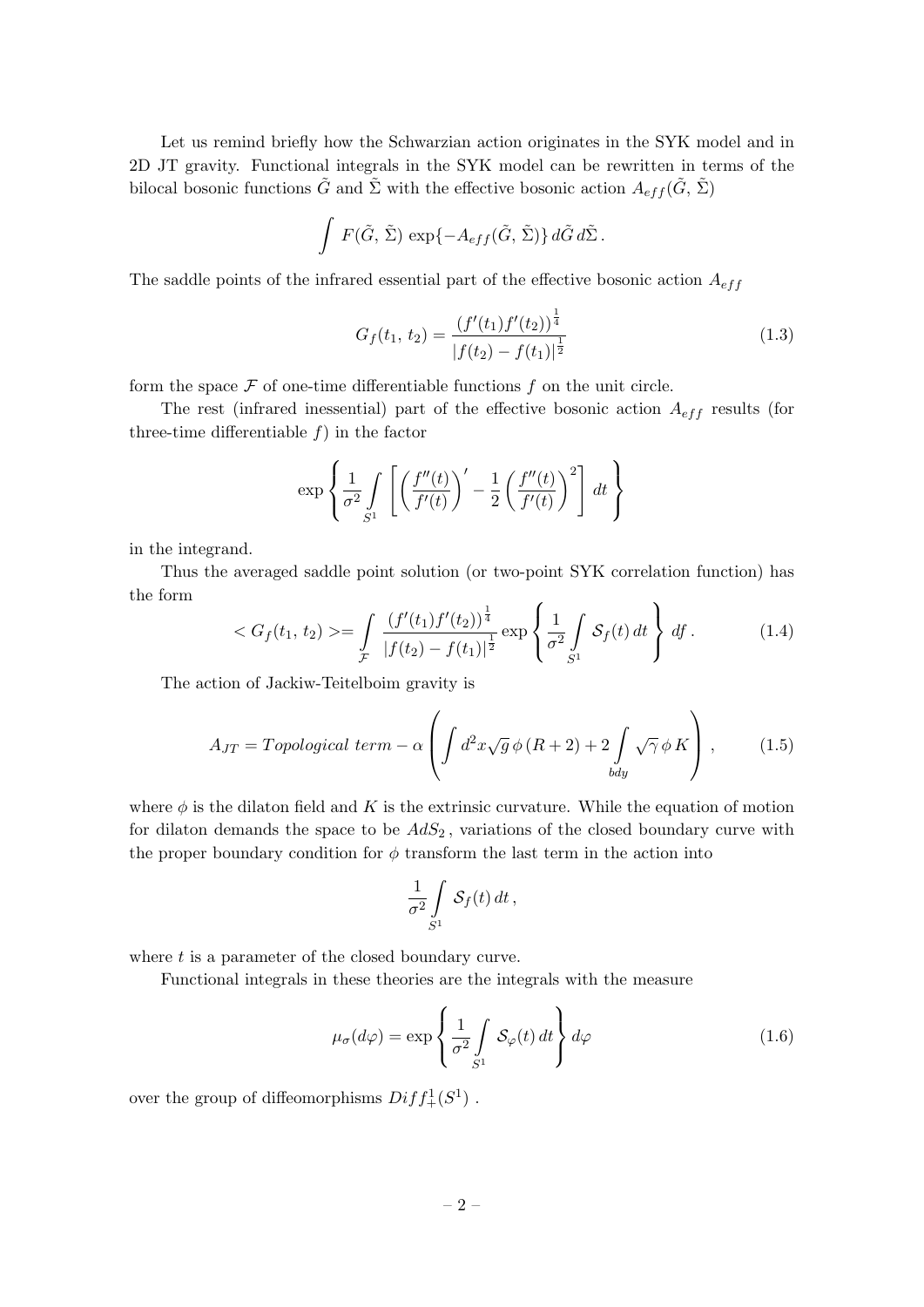In [\[48\]](#page-20-1), [\[49\]](#page-20-2), we explicitly evaluated some nontrivial functional integrals of this type using the quasi-invariance of the measure  $\mu$ .

Although one can use the invariance of the Schwarzian theory to link it to another theory where the corresponding calculations are much simpler than in the original one [\[23\]](#page-19-0) - [\[27\]](#page-19-1), [\[50\]](#page-20-3), [\[51\]](#page-20-4), we consider it essential to elaborate a special technique of functional integration in the Schwarzian theory.

Here, we would like to emphasize that there is a significant difference between functional integration over the group  $Diff_{+}^{1}(S^{1})$  and that over the group  $Diff_{+}^{1}(\mathbf{R})$ .

The group  $SL(2,\mathbf{R})$  is turned into the subgroup of  $Diff^{1}_{+}(S^{1})$  by linear-fractional transformation

$$
\exp\{i2\pi\psi\} = \frac{\alpha\exp\{i2\pi\phi\} - \beta}{\bar{\beta}\exp\{i2\pi\phi\} - \bar{\alpha}}, \qquad |\alpha|^2 - |\beta|^2 = 1.
$$

The measure  $(1.6)$  is  $SL(2,\mathbf{R})$  invariant.

Therefore to obtain finite results in case of  $SL(2,\mathbf{R})$  invariant integrands, we should integrate over the quotient space  $Diff_{+}^{1}(S^{1})/SL(2,\mathbf{R})$ .

However  $SL(2,\mathbf{R})$  is not a subgroup of the group  $Diff_{+}^{1}(\mathbf{R})$ . For example, the transformation  $g_a \circ f = g_a(f) = (f+a)^{-1}$   $(g_a \in SL(2, \mathbf{R}), f \in Diff^1_+(\mathbf{R}))$  removes  $g_a \circ f$  from  $Diff_{+}^{1}(\mathbf{R})$  .

At the same time, the subgroup  $P = AN$  of  $SL(2,\mathbf{R})$  consisting of transformations  $f \rightarrow af + b$  (see [\[52\]](#page-20-5) Ch. III, par. 1) is a subgroup of  $Diff_{+}^{1}(\mathbf{R})$ . The group P is noncompact, and for invariant integrands, one should factorize the integration space, that is one should consider the functional integrals over the quotient space  $Diff_{+}^{1}(\mathbf{R})/P$ .

Thus it is quite natural that the functional integrals over different integration spaces give different results for the same integrand and determine different quantum theories.

In this paper, we complete the elaboration of the functional integrals calculus with the measure  $(1.6)$ .

In section [2,](#page-3-0) we review and refine the approach to functional integration based on the quasi-invariance of the measure, and define functional integration over the quotient space  $Diff_{+}^{1}(S^{1})/SL(2,\mathbf{R})$  .

In section [3,](#page-7-0) we derive the simple universal rules of functional integration in the theories of the Schwarzian type and demonstrate how the functional integrals are reduced to ordinary multiple integrals. Although the method is developed for functional integrals over the space  $Diff_{+}^{1}(S^{1})/SL(2, {\bf R})$  , it can also be modified to evaluate functional integrals over the space  $Diff_{+}^{1}(\mathbf{R})/P$ .

In section [4](#page-10-0) and in appendices B, C, we evaluate the functional integrals assigning correlation functions in the corresponding models.

In section [5,](#page-11-0) we discuss the difference between the results in these two cases and give the concluding remarks.

#### <span id="page-3-0"></span>2 Quasi-invariance of the measure as a key to functional integration

Invariant measures analogous to the Haar measure on finite-dimensional groups do not exist for the noncompact groups  $H$  [\[57\]](#page-20-6). However, there can exist measures that are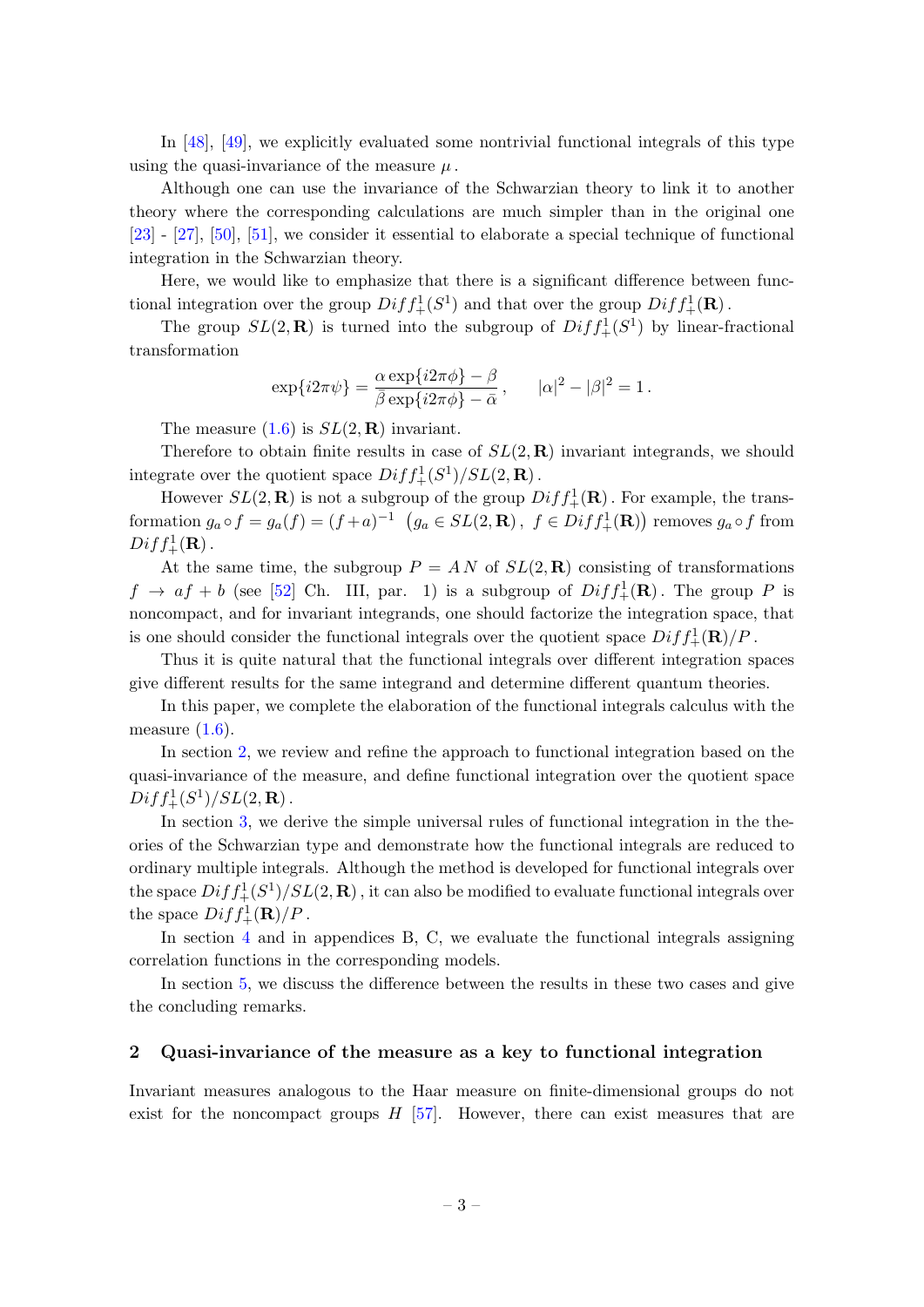quasi-invariant with respect to the action of a more smooth subgroup  $G \subset H$ . The quasiinvariance means that under the action of the subgroup  $G$  the measure transforms to itself multiplied by a function  $\mathcal{R}_q(h)$  (the Radon-Nikodim derivative) parametrized by the elements of the subgroup  $g \in G$ .

The measure [\(1.6\)](#page-2-0) on the group of diffeomorphisms  $Diff_{+}^{1}(S^{1})$  is quasi-invariant with respect to the action of the subgroup  $Diff_{+}^{3}(S^{1})$  [\[53\]](#page-20-7)-[\[55\]](#page-20-8).

To evaluate functional integrals over the group  $Diff_{+}^{1}(S^{1})$  , it is convenient to represent them as integrals over the group  $Diff_{+}^{1}([0,1])$  with the ends of the interval [0, 1] glued  $(\varphi'(0) = \varphi'(1))$ . After fixing a point  $t = 0$  on the circle of unit length  $S^1$ , the integral  $\int$  is  $S^1$ .

written as  $\int$ 0

The measure on the group of diffeomorphisms of the interval  $Diff_{+}^{1}([0,1]) (\varphi(0) =$  $0, \varphi(1) = 1, \varphi'(t) > 0$  has the form [\[53\]](#page-20-7)-[\[55\]](#page-20-8)

<span id="page-4-0"></span>
$$
\mu_{\sigma}(d\varphi) = \frac{1}{\sqrt{\varphi'(0)\varphi'(1)}} \exp\left\{\frac{1}{\sigma^2} \left[\frac{\varphi''(0)}{\varphi'(0)} - \frac{\varphi''(1)}{\varphi'(1)}\right] \right\} \exp\left\{\frac{1}{\sigma^2} \int_0^1 \mathcal{S}_{\varphi}(t) dt \right\} d\varphi. \tag{2.1}
$$

Now, the integral over  $Diff_{+}^{1}(S^{1})$  turns into the the integral over  $Diff_{+}^{1}([0,1])$  as follows [\[49\]](#page-20-2):

$$
\frac{1}{\sqrt{2\pi}\sigma} \int_{Diff_{+}^{1}(S^{1})} F(\varphi)\mu_{\sigma}(d\varphi) = \int_{Diff_{+}^{1}([0,1])} \delta\left(\frac{\varphi'(1)}{\varphi'(0)} - 1\right) F(\varphi)\mu_{\sigma}(d\varphi).
$$
 (2.2)

The measure  $\mu_{\sigma}(d\varphi)$  is generated by the Wiener measure under some special substitution of variables  $[53]$ - $[55]$  (see also  $[56]$ ). Namely, if we consider a continuous function on the interval [0, 1]  $\xi(t)$  satisfying the boundary condition  $\xi(0) = 0$  ( $\xi \in C_0([0, 1])$ ), then under the substitution

<span id="page-4-2"></span>
$$
\varphi(t) = \frac{\int_{0}^{t} e^{\xi(\tau)} d\tau}{\int_{0}^{t} e^{\xi(\eta)} d\eta}, \qquad \xi(t) = \log \varphi'(t) - \log \varphi'(0), \qquad (2.3)
$$

the measure  $\mu_{\sigma}(d\varphi)$  on the group  $Diff_{+}^{1}([0, 1])$  turns into the Wiener measure  $w_{\sigma}(d\xi)$  on  $C_0([0, 1])$ . In this way, we get the following equality of functional integrals

<span id="page-4-1"></span>
$$
\int_{Diff_{+}^{1}([0,1])} F(\varphi) \mu_{\sigma}(d\varphi) = \int_{C_{0}([0,1])} F(\varphi(\xi)) w_{\sigma}(d\xi).
$$
\n(2.4)

After the substitution  $f(t) = -\cot \pi \varphi(t)$  in  $(1.4), < G_f(t_1, t_2) > \text{is rewritten in the}$ form

$$
\langle G(t_1, t_2) \rangle = \sqrt{2\pi}\sigma \int\limits_{Diff_{+}^{1}([0, 1])} \delta\left(\frac{\varphi'(1)}{\varphi'(0)} - 1\right)
$$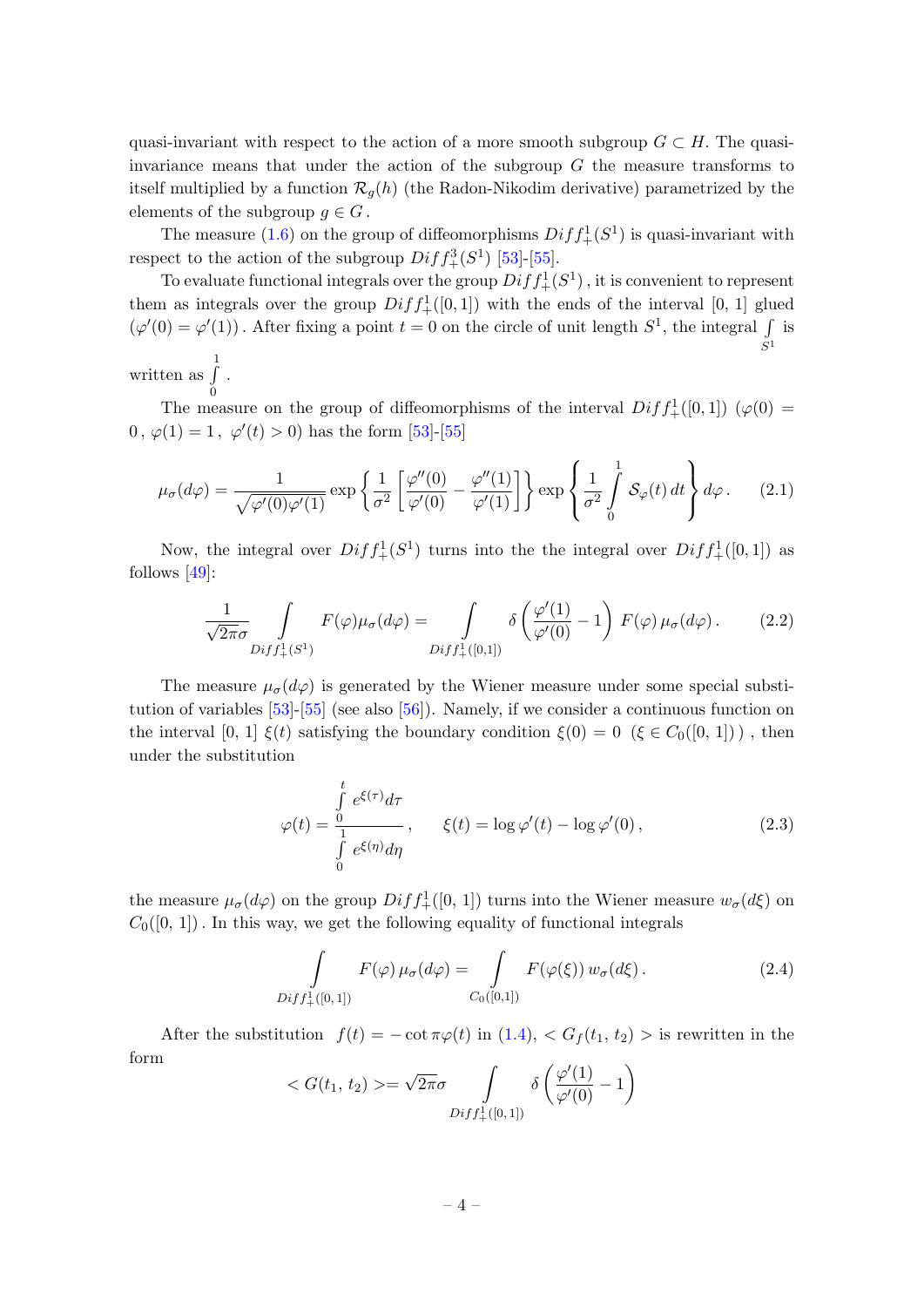<span id="page-5-2"></span>
$$
\times \frac{\left(\varphi'(t_1)\varphi'(t_2)\right)^{\frac{1}{4}}}{\left|\sin\left[\pi\varphi(t_2)-\pi\varphi(t_1)\right]\right|^{\frac{1}{2}}} \exp\left\{\frac{2\pi^2}{\sigma^2} \int\limits_0^1 \left(\varphi'(t)\right)^2 dt\right\} \mu_{\sigma}(d\varphi).
$$
 (2.5)

The quasi-invariance of the measure  $(2.1)$  with respect to the action of the subgroup  $Diff_{+}^{3}([0, 1])$  gives

$$
\int_{Diff_{+}^{1}([0,1])} F(\varphi)\mu_{\sigma}(d\varphi) = \frac{1}{\sqrt{g'(0)g'(1)}} \int_{Diff_{+}^{1}([0,1])} F(g(\varphi))
$$
\n
$$
\times \exp\left\{\frac{1}{\sigma^{2}} \left[\frac{g''(0)}{g'(0)}\varphi'(0) - \frac{g''(1)}{g'(1)}\varphi'(1)\right] + \frac{1}{\sigma^{2}} \int_{0}^{1} \mathcal{S}_{g}(\varphi(t)) \left(\varphi'(t)\right)^{2} dt \right\} \mu_{\sigma}(d\varphi).
$$
\n(2.6)

<span id="page-5-0"></span>In what follows, we assume the function  $g$  to be

<span id="page-5-1"></span>
$$
g(t) = g_{\alpha}(t) = \frac{1}{2} \left[ \frac{1}{\tan \frac{\alpha}{2}} \tan \left( \alpha (t - \frac{1}{2}) \right) + 1 \right].
$$
 (2.7)

In this case,

$$
g'_{\alpha}(0) = g'_{\alpha}(1) = \frac{\alpha}{\sin \alpha}, \quad -\frac{g''_{\alpha}(0)}{g'_{\alpha}(0)} = \frac{g''_{\alpha}(1)}{g'_{\alpha}(1)} = 2\alpha \tan \frac{\alpha}{2}, \quad S_{g_{\alpha}}(t) = 2\alpha^2, \quad (2.8)
$$

and the equation [\(2.6\)](#page-5-0) looks like:

$$
\int_{Diff^{1}([0,1])} F(g_{\alpha}(\varphi)) \exp \left\{-\frac{2\alpha}{\sigma^{2}} \tan \frac{\alpha}{2} (\varphi'(0) + \varphi'(1))\right\} \exp \left\{\frac{2\alpha^{2}}{\sigma^{2}} \int_{0}^{1} (\varphi'(t))^{2} dt\right\} \mu_{\sigma}(d\varphi)
$$

$$
=\frac{\alpha}{\sin\alpha}\int\limits_{Diff^{1}([0,1])}F(\varphi)\,\mu_{\sigma}(d\varphi). \tag{2.9}
$$

Denote

$$
\Psi(\varphi) = \exp\left\{-\frac{2\alpha}{\sigma^2}\tan\frac{\alpha}{2}\left(\varphi'(0) + \varphi'(1)\right)\right\} F(g_\alpha(\varphi)).
$$

Then

$$
F(\varphi) = \exp\left\{\frac{2\alpha}{\sigma^2} \tan\frac{\alpha}{2} \left( \left( g_\alpha^{-1}(\varphi) \right)'(0) + \left( g_\alpha^{-1}(\varphi) \right)'(1) \right) \right\} \Psi\left( \left( g_\alpha^{-1}(\varphi) \right) \right). \tag{2.10}
$$

Thus the integral

<span id="page-5-3"></span>
$$
J^{\alpha} = \int_{Diff^{1}([0,1])} \Psi(\varphi) \exp\left\{\frac{2\alpha^{2}}{\sigma^{2}} \int_{0}^{1} (\varphi'(t))^{2} dt\right\} \mu_{\sigma}(d\varphi)
$$
(2.11)

is transformed into

$$
J^{\alpha} = \frac{\alpha}{\sin \alpha}
$$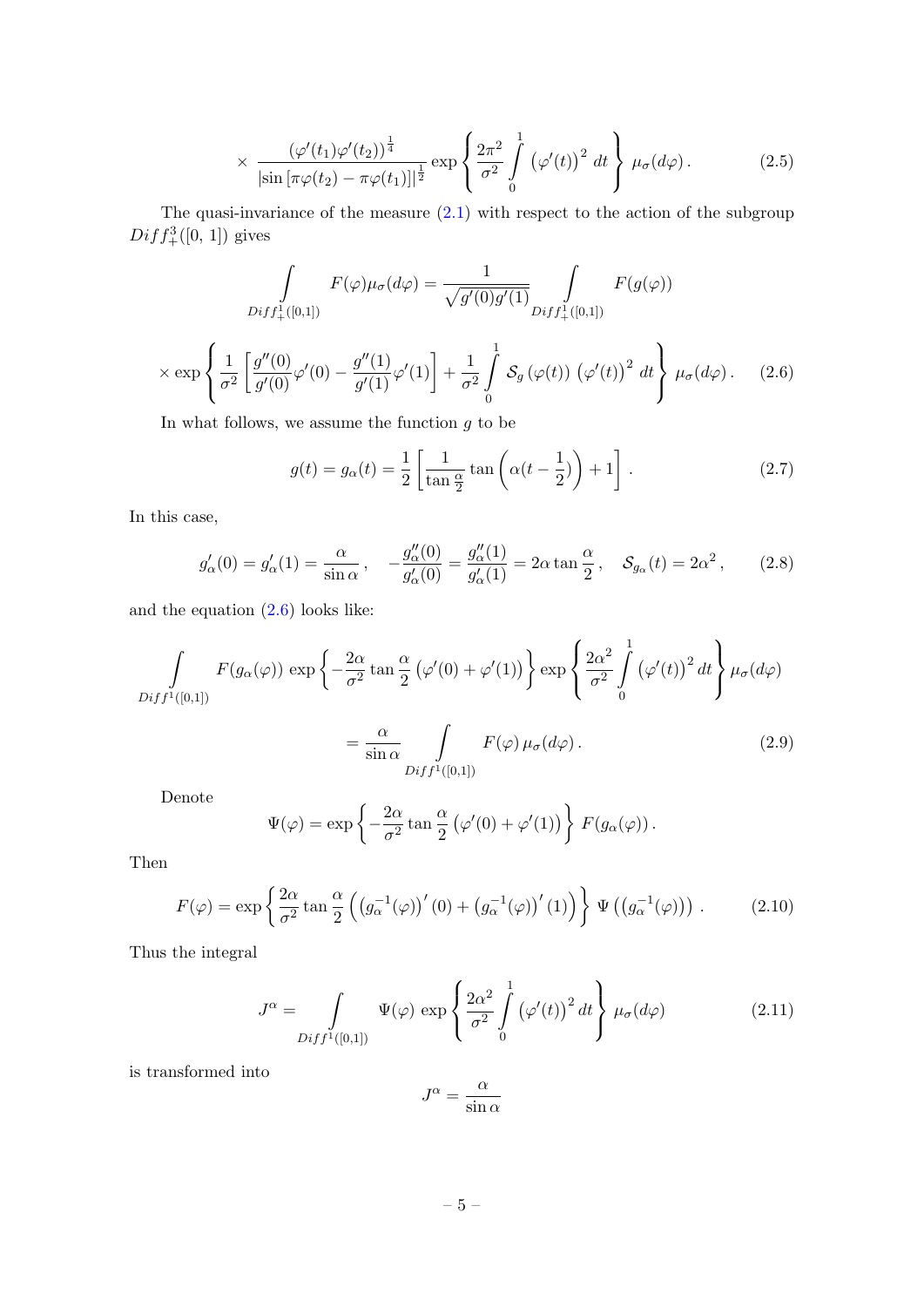<span id="page-6-1"></span>
$$
\times \int_{Diff^{1}([0,1])} \exp \left\{ \frac{2\alpha}{\sigma^{2}} \tan \frac{\alpha}{2} \left( \left( g_{\alpha}^{-1}(\varphi) \right)'(0) + \left( g_{\alpha}^{-1}(\varphi) \right)'(1) \right) \right\} \Psi \left( \left( g_{\alpha}^{-1}(\varphi) \right) \right) \mu_{\sigma}(d\varphi).
$$
\n(2.12)

For the function  $g_{\alpha}$  given by [\(2.7\)](#page-5-1), the inverse function is

$$
(g_{\alpha}^{-1}(\varphi)) (t) = \frac{1}{\alpha} \arctan \left[ \tan \frac{\alpha}{2} (2\varphi(t) - 1) \right] + \frac{1}{2},
$$

and

ex

$$
\left(g_{\alpha}^{-1}(\varphi)\right)'(0) = \frac{\sin \alpha}{\alpha} \varphi'(0), \qquad \left(g_{\alpha}^{-1}(\varphi)\right)'(1) = \frac{\sin \alpha}{\alpha} \varphi'(1),
$$

$$
p\left\{\frac{2\alpha}{\sigma^2} \tan \frac{\alpha}{2} \left(\left(g_{\alpha}^{-1}(\varphi)\right)'(0) + \left(g_{\alpha}^{-1}(\varphi)\right)'(1)\right)\right\} = \exp\left\{\frac{4\sin^2\frac{\alpha}{2}}{\sigma^2} \left(\varphi'(0) + \varphi'(1)\right)\right\}
$$

.

For the factor

$$
\frac{\left(\varphi'(t_1)\varphi'(t_2)\right)^{\frac{1}{4}}}{\left|\sin\left[\pi\varphi(t_2)-\pi\varphi(t_1)\right]\right|^{\frac{1}{2}}}
$$

in the integrand of  $(2.5)$ , we have

$$
\lim_{\alpha \to \pi - 0} \frac{\left( \left( g_{\alpha}^{-1}(\varphi) \right)'(t_1) \left( g_{\alpha}^{-1}(\varphi) \right)'(t_2) \right)^{\frac{1}{4}}}{\left| \sin \left[ \pi \left( g_{\alpha}^{-1}(\varphi) \right) (t_2) - \pi \left( g_{\alpha}^{-1}(\varphi) \right) (t_1) \right] \right|^{\frac{1}{2}}} = \pi^{-\frac{1}{2}} \frac{\left( \varphi'(t_1) \varphi'(t_2) \right)^{\frac{1}{4}}}{\left| \varphi(t_2) - \varphi(t_1) \right|^{\frac{1}{2}}} \tag{2.13}
$$

Now the functional integral for the two-point SYK correlation function [\(2.5\)](#page-5-2) is transformed into √

<span id="page-6-0"></span>
$$
\langle G_2(t_1, t_2) \rangle_{SYK}^{\alpha} = \sqrt{2}\sigma \frac{\alpha}{\sin \alpha}
$$

$$
\times \int_{Diff_+^1([0, 1])} \delta \left( \frac{\varphi'(1)}{\varphi'(0)} - 1 \right) \frac{(\varphi'(t_1)\varphi'(t_2))^{\frac{1}{4}}}{|\varphi(t_2) - \varphi(t_1)|^{\frac{1}{2}}} \exp \left\{ \frac{4}{\sigma^2} \left( \varphi'(0) + \varphi'(1) \right) \right\} \mu_{\sigma}(d\varphi) + O(1).
$$
\n(2.14)

Note that the integral  $(2.14)$  is invariant under the shifts of the variable t (that is, under the choice of the point on the  $S^1$  corresponding to the left end of the interval  $[0, 1]$ :

$$
\langle G_2(t_1, t_2) \rangle_{SYK}^{\alpha} = \langle G_2(0, t_2 - t_1) \rangle_{SYK}^{\alpha} .
$$

Generally speaking, the functional integrals [\(2.12\)](#page-6-1) converge for  $0 < \alpha < \pi$ , and diverge for  $\alpha = \pi$ . The integral [\(2.14\)](#page-6-0) is a typical example. The point is that the Schwarzian action is invariant under the noncompact group of linear-fractional transformations. To get the finite results for functional integrals in the Schwarzian theory, one should factor the infinite input of this noncompact group out.

Technically, it is convenient to exclude the input of the  $SL(2,\mathbf{R})$  group that is a subgroup of  $Diff_{+}^{1}(S^{1})$ , or to integrate over the quotient space  $Diff^{1}(S^{1})/SL(2, \mathbf{R})$ .

To this end, we propose first to evaluate regularized  $(\alpha < \pi)$  functional integrals over the group  $Diff^1([0,1])$  (with the ends glued) and then normalize them to the corresponding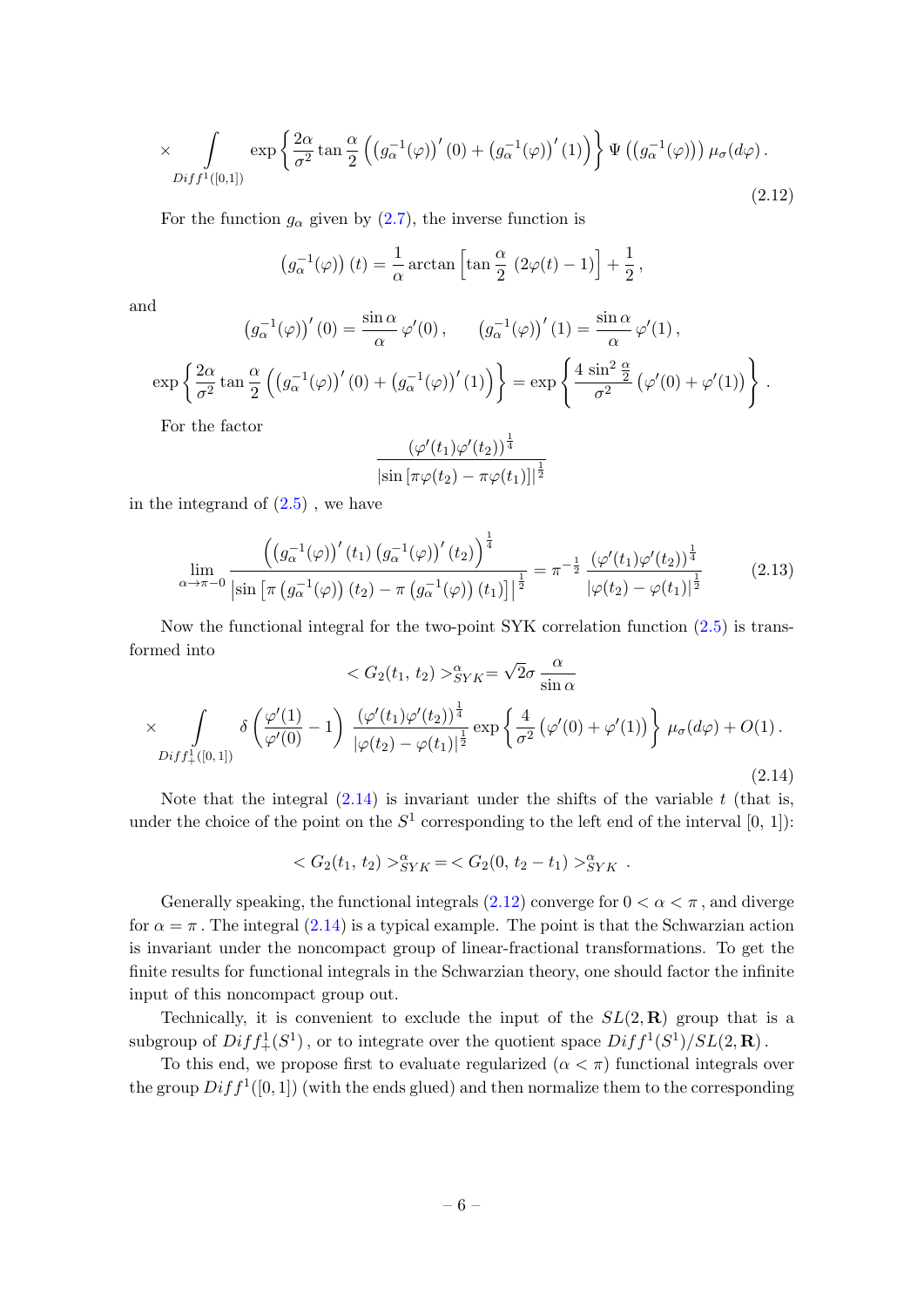integrals over the group  $SL(2,\mathbf{R})$  . Thus, we define the renormalized functional integral  $J^R$ as the limit

$$
J^{R} = \lim_{\alpha \to \pi - 0} \frac{J^{\alpha}}{\int \limits_{SL(2,\mathbf{R})} \Psi(\varphi_{z}) \exp\left\{\frac{2\alpha^{2}}{\sigma^{2}} \int_{0}^{1} (\varphi_{z}'(t))^{2} dt\right\} d\nu_{H}}.
$$
 (2.15)

Here,  $J^{\alpha}$  is given by [\(2.11\)](#page-5-3),  $\varphi_z \in SL(2,\mathbf{R})$  and  $d\nu_H$  is the invariant Haar measure on  $SL(2,\mathbf{R})$ .

The factor

$$
\frac{\left(\varphi'(t_1)\varphi'(t_2)\right)^{\frac{1}{4}}}{\left|\varphi(t_2)-\varphi(t_1)\right|^{\frac{1}{2}}}
$$

in the integrand of  $(2.14)$  is  $SL(2,\mathbf{R})$  invariant.

Therefore, for renormalized SYK correlation functions we have

$$
\langle G \rangle_{SYK}^R = \lim_{\alpha \to \pi - 0} \frac{\langle G \rangle_{SYK}^{\alpha}}{V_{SL(2,\mathbf{R})}^{\alpha}}, \tag{2.16}
$$

where  $V_{SL(2,\mathbf{R})}^{\alpha}$  is the regularized volume of the group  $SL(2,\mathbf{R})$  [\[49\]](#page-20-2):

$$
V_{SL(2,\mathbf{R})}^{\alpha} = \int_{SL(2,\mathbf{R})} \exp\left\{-\frac{2\left[\pi^2 - \alpha^2\right]}{\sigma^2} \int\limits_0^1 (\varphi'(t))^2 dt\right\} d\nu_H = \frac{\pi \sigma^2}{\pi^2 - \alpha^2} \exp\left\{-\frac{2\left(\pi^2 - \alpha^2\right)}{\sigma^2}\right\}.
$$

Thus, the renormalization excludes the singularity  $(\pi - \alpha)^{-1}$  in the functional integrals [\(2.12\)](#page-6-1), and we get the finite results for SYK correlation functions.

#### <span id="page-7-0"></span>3 Splitting the interval multiplies functional integrals

In the case when the functional  $F$  in  $(2.4)$  has the special form

$$
F(\varphi) = \Phi(\varphi(t_1); \varphi'(0), \varphi'(t_1), \varphi'(1)),
$$

the equation  $(2.4)$  looks like

$$
\int_{Diff_{+}^{1}([0,1])} \Phi(\varphi(t_{1}); \varphi'(0), \varphi'(t_{1}), \varphi'(1)) \mu_{\sigma}(d\varphi)
$$
\n
$$
= \int_{C_{0}([0,1])} \Phi(\varphi(\xi(t_{1})); \varphi'(0), \varphi'(\xi(t_{1})), \varphi'(\xi(1))) w_{\sigma}(d\xi).
$$
\n(3.1)

It is convenient to split the interval  $[0, 1]$  into the two intervals  $[0, t_1]$  and  $[t_1, 1]$ , and substitute

$$
\xi(t) = \eta_0\left(\frac{t}{t_1}\right), \quad 0 \le t \le t_1; \qquad \xi(t) = \eta_0(1) + \eta_1\left(\frac{t - t_1}{1 - t_1}\right), \quad t_1 \le t \le 1. \tag{3.2}
$$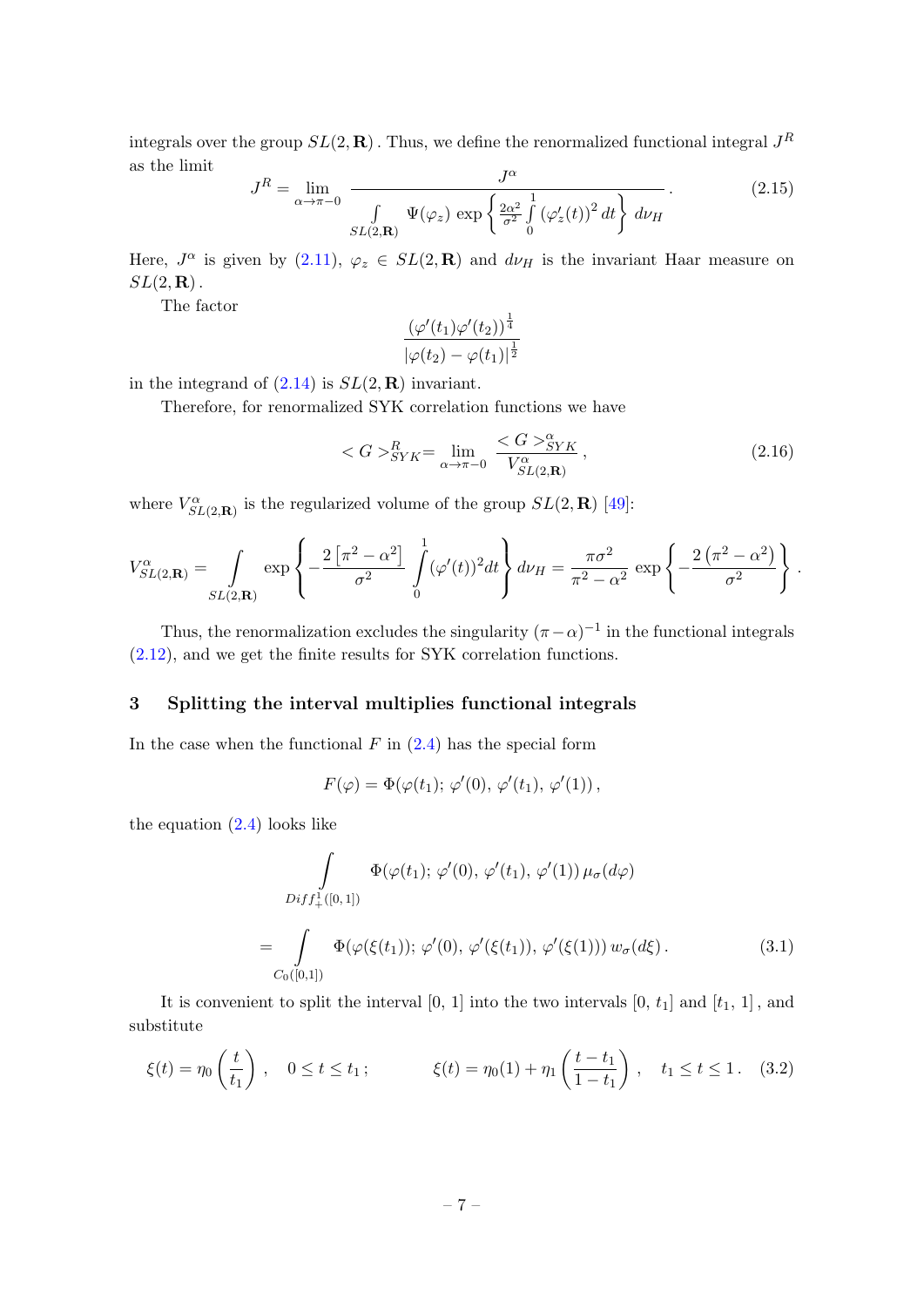Now the exponent of the Wiener measure is written as

$$
\frac{1}{\sigma^2} \left( \int_0^{t_1} (\xi'(t))^2 dt + \int_{t_1}^1 (\xi'(t))^2 dt \right) = \frac{1}{\sigma^2 t_1} \int_0^1 (\eta'_0(t))^2 dt + \frac{1}{\sigma^2 (1-t_1)} \int_0^1 (\eta'_1(t))^2 dt.
$$

Due to the Markov property of the Wiener process  $\xi(t)$ , the measure  $w_{\sigma}(d\xi)$  turns into the product of the two measures

$$
w_{\sigma\sqrt{t_1}}(d\eta_0) w_{\sigma\sqrt{1-t_1}}(d\eta_1).
$$

To return to the integrals over the group of diffeomorphisms, define the functions  $\psi_0, \psi_1 \in Diff^1_+([0, 1])$ 

$$
\psi_0(t) = \frac{\int_0^t e^{\eta_0(\tau)} d\tau}{\int_0^t e^{\eta_0(\tau)} d\tau}, \qquad \psi_1(t) = \frac{\int_0^t e^{\eta_1(\tau)} d\tau}{\int_0^t e^{\eta_1(\tau)} d\tau}.
$$
\n(3.3)

In this way, we get

$$
\int_{Diff_{+}^{1}([0,1])} \Phi(\varphi(t_{1}); \varphi'(0), \varphi'(t_{1}), \varphi'(1)) \mu_{\sigma}(d\varphi)
$$
\n
$$
= \int_{Diff_{+}^{1}([0,1])} \int_{Diff_{+}^{1}([0,1])} \Phi(\varphi(t_{1}); \varphi'(0), \varphi'(t_{1}), \varphi'(1)) \mu_{\sigma\sqrt{t_{1}}}(d\psi_{0}) \mu_{\sigma\sqrt{1-t_{1}}}(d\psi_{1}). \quad (3.4)
$$

The functions  $\varphi$  and  $\psi$  (and their derivatives) are related by the following equations:

$$
\varphi(t) = \frac{t_1 \psi_1'(0) \psi_0\left(\frac{t}{t_1}\right)}{t_1 \psi_1'(0) + (1 - t_1)\psi_0'(1)}, \qquad 0 \le t \le t_1;
$$
\n(3.5)

$$
\varphi(t) = \frac{t_1 \psi_1'(0) + (1 - t_1) \psi_0'(1) \psi_1\left(\frac{t - t_1}{1 - t_1}\right)}{t_1 \psi_1'(0) + (1 - t_1) \psi_0'(1)}, \qquad t_1 \le t \le 1,
$$
\n(3.6)

and

<span id="page-8-0"></span>=

$$
\varphi'(t) = \frac{\psi_1'(0)\,\psi_0'\left(\frac{t}{t_1}\right)}{t_1\psi_1'(0) + (1-t_1)\psi_0'(1)}, \qquad 0 \le t \le t_1; \tag{3.7}
$$

$$
\varphi'(t) = \frac{\psi_0'(1)\,\psi_1'\left(\frac{t-t_1}{1-t_1}\right)}{t_1\psi_1'(0) + (1-t_1)\psi_0'(1)}, \qquad t_1 \le t \le 1. \tag{3.8}
$$

In particular, the arguments in the integrand are

<span id="page-8-1"></span>
$$
\varphi(t_1) = \frac{t_1 \psi_1'(0)}{t_1 \psi_1'(0) + (1 - t_1)\psi_0'(1)}; \qquad \varphi'(t_1) = \frac{\psi_0'(1)\psi_1'(0)}{t_1 \psi_1'(0) + (1 - t_1)\psi_0'(1)},
$$
(3.9)

<span id="page-8-2"></span>
$$
\varphi'(0) = \frac{\psi_0'(0)\psi_1'(0)}{t_1\psi_1'(0) + (1 - t_1)\psi_0'(1)}, \qquad \varphi'(1) = \frac{\psi_0'(1)\psi_1'(1)}{t_1\psi_1'(0) + (1 - t_1)\psi_0'(1)}.
$$
\n(3.10)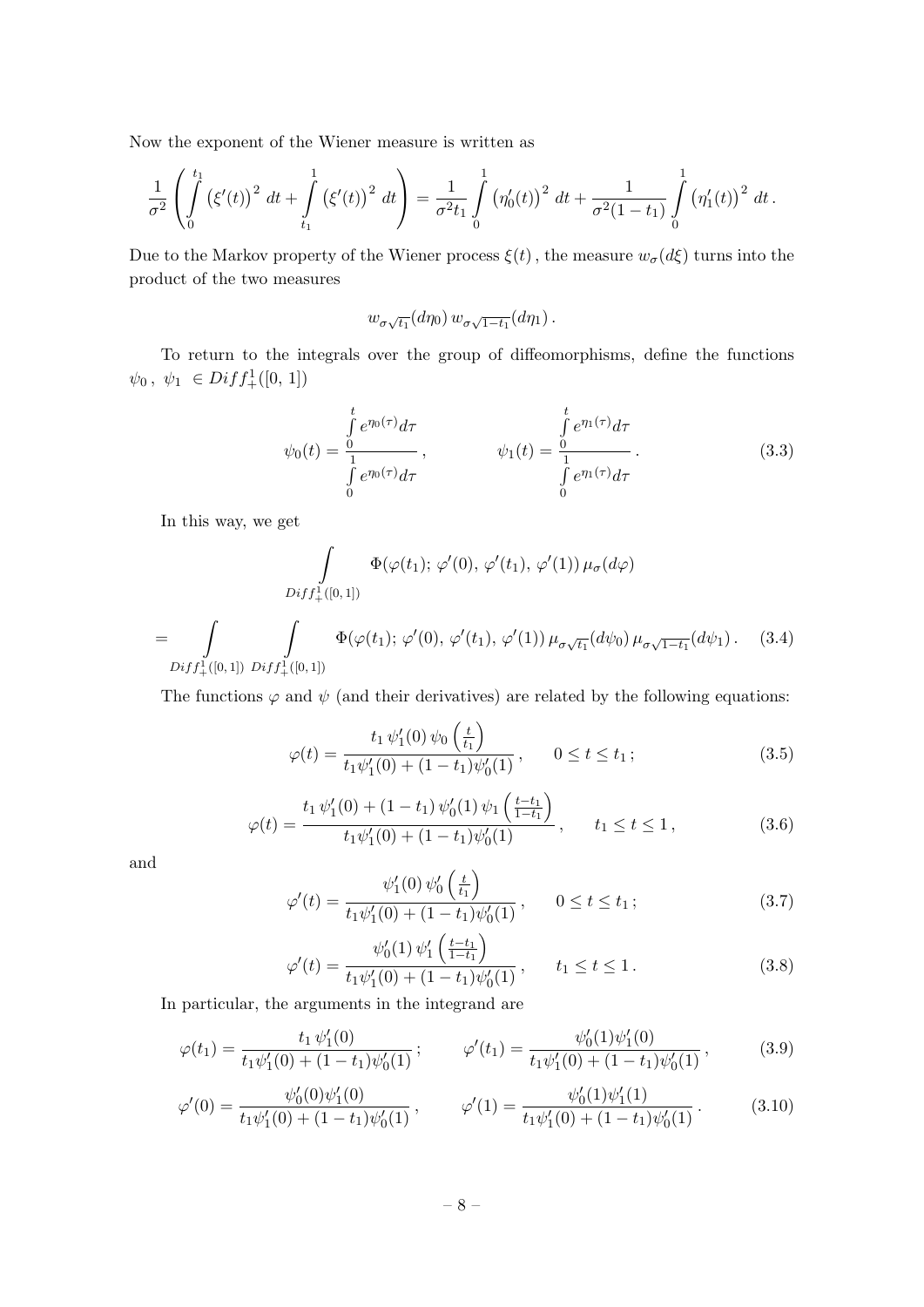Note that the substitution [\(2.3\)](#page-4-2) is nonlocal, and for diffeomorphisms  $\varphi(t)$  the Markov property is not valid.

Now we can represent all functional integrals with integrands depending on  $\varphi(t_1)$ ,  $\varphi'(0)$ ,  $\varphi'(t_1), \varphi'(1)$  in a similar way. To this end, we define the basic functional integral:

<span id="page-9-1"></span>
$$
\mathcal{E}_{\sigma}(u, v) = \int_{Diff^{1}([0,1])} \delta\left(\varphi'(0) - u\right) \delta\left(\varphi'(1) - v\right) \mu_{\sigma}(d\varphi), \tag{3.11}
$$

and rewrite the functional integral [\(3.4\)](#page-8-0) as

$$
\int_{Diff_{+}^{1}([0,1])} \int_{Diff_{+}^{1}([0,1])} \Phi\left(\varphi(t_{1});\varphi'(0),\varphi'(t_{1}),\varphi'(1)\right) \mu_{\sigma\sqrt{t_{1}}}(d\psi_{0}) \mu_{\sigma\sqrt{1-t_{1}}}(d\psi_{1})
$$
\n
$$
= \int_{0}^{+\infty} \cdots \int_{0}^{+\infty} du_{0} dv_{0} du_{1} dv_{1} \Phi\left(\varphi_{uv}(t_{1});\varphi'_{uv}(0),\varphi'_{uv}(t_{1}),\varphi'_{uv}(1)\right) \mathcal{E}_{\sigma\sqrt{t_{1}}}(u_{0},v_{0}) \mathcal{E}_{\sigma\sqrt{1-t_{1}}}(u_{1},v_{1}).
$$
\n(3.12)

Instead of the variables  $(u_0, v_0, u_1, v_1)$ , it is convenient to use the variables

$$
z_1 = \varphi(t_1), \quad x_0 = \varphi'(0), \quad y_1 = \varphi'(t_1), \quad x_1 = \varphi'(1).
$$

Eqs.  $(3.9)$  and  $(3.10)$  lead to

$$
u_0 = \frac{t_1}{z_1} x_0
$$
,  $v_0 = \frac{t_1}{z_1} y_1$ ,  $u_1 = \frac{1 - t_1}{1 - z_1} y_1$ ,  $v_1 = \frac{1 - t_1}{1 - z_1} x_1$ ,

and

$$
\left| \det \frac{\partial(u_1, v_1, u_2, v_2)}{\partial(z, x_0, x_1, y_1)} \right| = \frac{[t_1(1 - t_1)]^2}{[z_1(1 - z_1)]^3} y_1.
$$

Thus, in this case, we get the transparent rule of the functional integration

$$
\int \Phi(\varphi(t_1); \varphi'(0), \varphi'(t_1), \varphi'(1)) \mu_{\sigma}(d\varphi)
$$
\n
$$
Diff_{+}^{1}([0,1])
$$
\n
$$
= [t_1(1-t_1)]^2 \int_{0}^{1} [z_1(1-z_1)]^{-3} dz_1 \int_{0}^{+\infty} dx_0 \int_{0}^{+\infty} y_1 dy_1 \int_{0}^{+\infty} dx_1
$$
\n
$$
\times \Phi(z_1; x_0, y_1, x_1) \mathcal{E}_{\sigma\sqrt{t_1}}\left(\frac{t_1}{z_1} x_0, \frac{t_1}{z_1} y_1\right) \mathcal{E}_{\sigma\sqrt{1-t_1}}\left(\frac{1-t_1}{1-z_1} y_1, \frac{1-t_1}{1-z_1} x_1\right). \tag{3.13}
$$

<span id="page-9-0"></span>If the integrand  $\Phi$  depends on values of the function  $\varphi$  and its derivative  $\varphi'$  at other points  $t_1, t_2, \ldots t_k$  of the interval, we can continue the described procedure

$$
\varphi \to (\psi_0, \psi_1), \psi_1 \to (\psi_2, \psi_3), \psi_3 \to (\psi_4, \psi_5), \dots \psi_{2k-3} \to (\psi_{2(k-1)}, \psi_{2k-1}),
$$

and obtain the generalization of [\(3.13\)](#page-9-0)

$$
\int_{Diff^{1}_{+}([0,1])} \Phi\left(\varphi(t_{1}), \ldots \varphi(t_{k}); \varphi'(0), \varphi'(t_{1}), \ldots \varphi'(t_{k}), \varphi'(1)\right) \mu_{\sigma}(d\varphi)
$$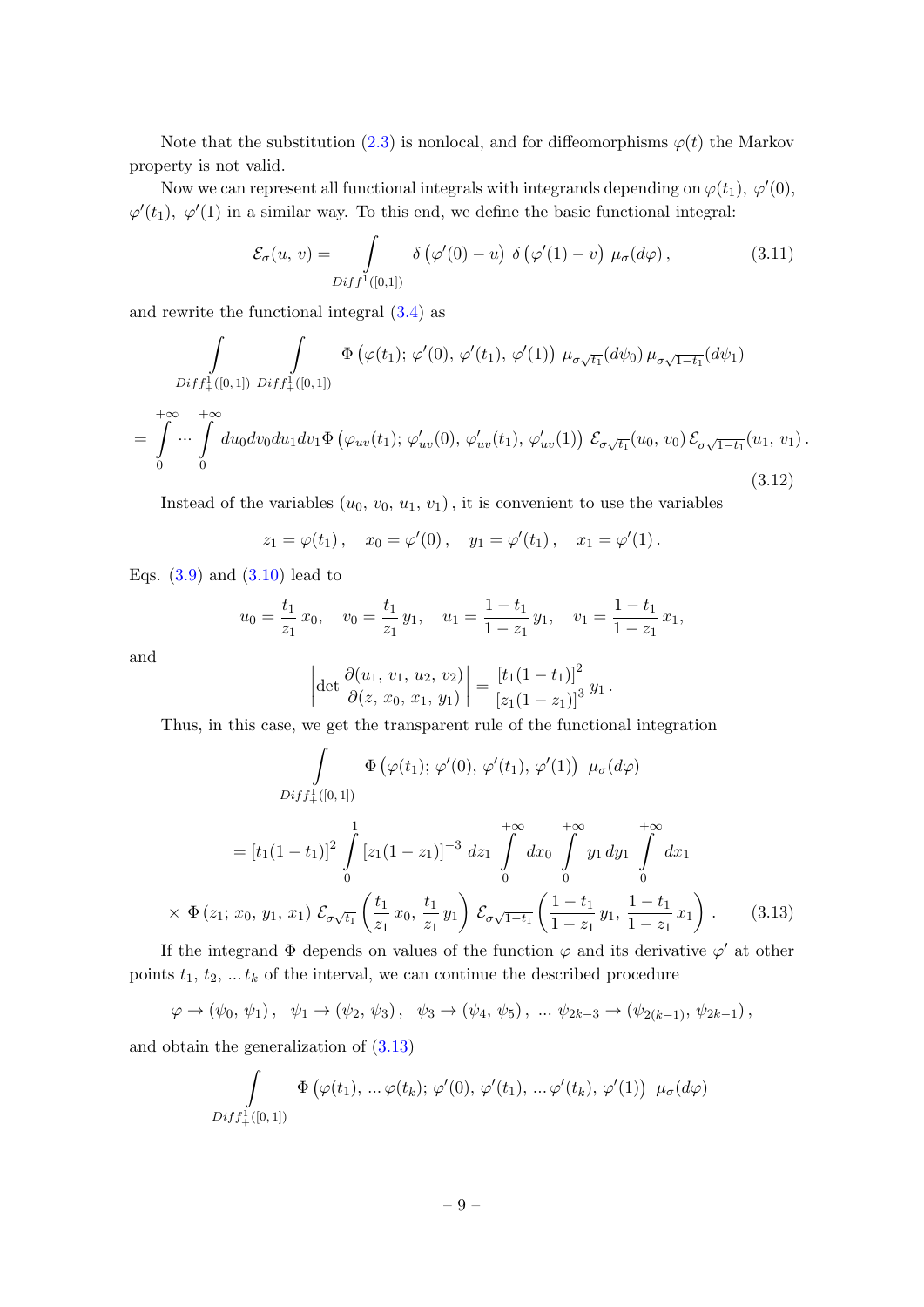$$
= [t_1(t_2 - t_1) \cdots (t_k - t_{k-1})(1 - t_k)]^2 \int_0^1 dz_1 \cdots \int_0^1 dz_k [z_1(z_2 - z_1) \cdots (z_k - z_{k-1})(1 - z_k)]^{-3}
$$
  
\n
$$
\times \int_0^{+\infty} dx_0 \int_0^{+\infty} y_1 dy_1 \cdots \int_0^{+\infty} y_k dy_k \int_0^{+\infty} dx_1 \Phi(z_1, \dots z_k; x_0, y_1, \dots y_k, x_1) \mathcal{E}_{\sigma \sqrt{t_1}} \left( \frac{t_1}{z_1} x_0, \frac{t_1}{z_1} y_1 \right)
$$
  
\n
$$
\times \mathcal{E}_{\sigma \sqrt{t_2 - t_1}} \left( \frac{t_2 - t_1}{z_2 - z_1} y_1, \frac{t_2 - t_1}{z_2 - z_1} y_2 \right) \cdots \mathcal{E}_{\sigma \sqrt{t_k - t_{k-1}}} \left( \frac{t_k - t_{k-1}}{z_k - z_{k-1}} y_{k-1}, \frac{t_k - t_{k-1}}{z_k - z_{k-1}} y_k \right)
$$
  
\n
$$
\times \mathcal{E}_{\sigma \sqrt{1 - t_k}} \left( \frac{1 - t_k}{1 - z_k} y_k, \frac{1 - t_k}{1 - z_k} x_1 \right). \tag{3.14}
$$

In this case, the Jacobian of the substitution is

<span id="page-10-1"></span>
$$
\left|\det \frac{\partial(u_1, v_1, \ldots u_{k+1}, v_{k+1})}{\partial(z_1, \ldots z_k, x_0, y_1, \ldots y_k, x_1)}\right| = [t_1 \cdots (1-t_k)]^2 [z_1 \cdots (1-z_k)]^{-3} y_1 \cdots y_k.
$$

Note that [\(3.11\)](#page-9-1) is the only one functional integral we need to evaluate. In [\[49\]](#page-20-2), we performed the functional integration explicitly and represent the functional integral [\(3.11\)](#page-9-1) in the form of the ordinary integral:

<span id="page-10-2"></span>
$$
\mathcal{E}_{\sigma}(u, v) = \left(\frac{2}{\pi\sigma^2}\right)^{\frac{3}{2}} \frac{1}{\sqrt{uv}} \exp\left\{\frac{2}{\sigma^2} \left(\pi^2 - u - v\right)\right\}
$$

$$
\times \int_{0}^{+\infty} \exp\left\{-\frac{2}{\sigma^2} \left(2\sqrt{uv}\cosh\theta + \theta^2\right)\right\} \sin\left(\frac{4\pi\theta}{\sigma^2}\right) \sinh(\theta) d\theta. \tag{3.15}
$$

Now the functional integrals  $(3.13)$  and  $(3.14)$  are reduced to ordinary multiple integrals.

## <span id="page-10-0"></span>4 SYK correlation functions

The renormalized two-point SYK correlation function looks like

$$
\langle G_2^n(0, t_1) \rangle_{SYK}^R
$$
  
=  $\frac{2\pi}{\sigma^2} \pi^{-\frac{n}{2}} \int_{Diff^1([0,1])} \delta\left(\frac{\varphi'(1)}{\varphi'(0)} - 1\right) \left(\frac{(\varphi'(t_1)\varphi'(0))^{\frac{1}{4}}}{|\varphi(t_1)|^{\frac{1}{2}}}\right)^n \exp\left\{\frac{8}{\sigma^2} (\varphi'(0))\right\} \mu_{\sigma}(d\varphi)$   
=  $\frac{2\pi}{\sigma^2} \pi^{-\frac{n}{2}} [t_1 (1 - t_1)]^2 \int_0^1 dz_1 z_1^{-3-\frac{n}{2}} (1 - z_1)^{-3} \int_0^{+\infty} \int_0^{+\infty} dx_0 dy_1 (x_0 y_1)^{1+\frac{n}{4}}$   
 $\times \exp\left\{\frac{8}{\sigma^2} x_0\right\} \mathcal{E}_{\sigma\sqrt{t_1}} \left(\frac{t_1}{z_1} x_0, \frac{t_1}{z_1} y_1\right) \mathcal{E}_{\sigma\sqrt{1-t_1}} \left(\frac{1 - t_1}{1 - z_1} y_1, \frac{1 - t_1}{1 - z_1} x_0\right).$  (4.1)

<span id="page-10-3"></span>In the similar way, we can write the time-ordered (TO) and the out-of-time-ordered (OTO) renormalized four point correlation functions:

$$
\langle G_4^{TO} (0, t_1; t_2, t_3) \rangle_{SYK}^R
$$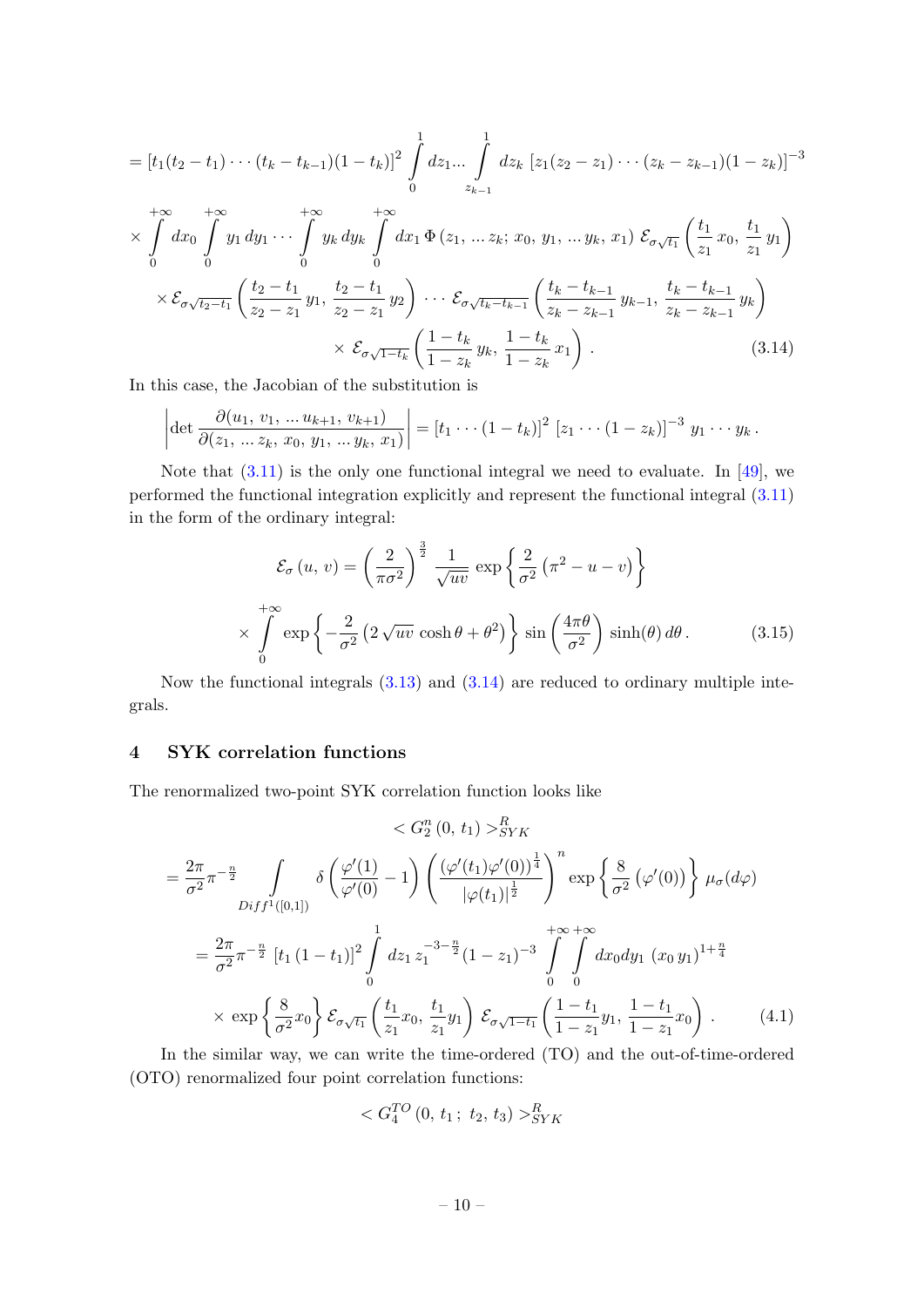$$
= \frac{2}{\sigma^2} \int\limits_{Diff^{1}([0,1])} \delta\left(\frac{\varphi'(1)}{\varphi'(0)} - 1\right) \frac{\left(\varphi'(t_1)\varphi'(0)\right)^{\frac{1}{4}}}{|\varphi(t_1)|^{\frac{1}{2}}} \frac{\left(\varphi'(t_3)\varphi'(t_2)\right)^{\frac{1}{4}}}{|\varphi(t_3) - \varphi(t_2)|^{\frac{1}{2}}} \exp\left\{\frac{8}{\sigma^2} \left(\varphi'(0)\right)\right\} \mu_{\sigma}(d\varphi),\tag{4.2}
$$

and

$$
\langle G_4^{OTO} (0, t_2; t_1, t_3) \rangle_{SYK}^R
$$
\n
$$
= \frac{2}{\sigma^2} \int_{Diff^1([0,1])} \delta \left( \frac{\varphi'(1)}{\varphi'(0)} - 1 \right) \frac{(\varphi'(t_2)\varphi'(0))^{\frac{1}{4}}}{|\varphi(t_2)|^{\frac{1}{2}}} \frac{(\varphi'(t_3)\varphi'(t_1))^{\frac{1}{4}}}{|\varphi(t_3) - \varphi(t_1)|^{\frac{1}{2}}} \exp \left\{ \frac{8}{\sigma^2} (\varphi'(0)) \right\} \mu_{\sigma}(d\varphi).
$$
\n(4.3)

(In the both equations, we assume that  $0 < t_1 < t_2 < t_3 < 1$ .)

In terms of the functions  $\mathcal E$ , the four-point correlation functions look like

$$
\langle G_4^{TO (OTO)} (0, t_{1(2)}; t_{2(1)}, t_3) \rangle_{SYK}^R = \frac{2}{\sigma^2} [t_1(t_2 - t_1)(t_3 - t_2)(1 - t_3)]^2
$$
  
\n
$$
\times \int_0^1 dz_1 \int_{z_1}^1 dz_2 \int_{z_2}^1 dz_3 \chi^{TO (OTO)} (z_1, z_2, z_3) \int_0^{+\infty} dx_0 \int_0^{+\infty} dy_1 \int_0^{+\infty} dy_2 \int_0^{+\infty} dy_3 [x_0 y_1 y_2 y_3]^\frac{5}{4}
$$
  
\n
$$
\times \exp \left\{ \frac{8}{\sigma^2} x_0 \right\} \mathcal{E}_{\sigma \sqrt{t_1}} \left( \frac{t_1}{z_1} x_0, \frac{t_1}{z_1} y_1 \right) \mathcal{E}_{\sigma \sqrt{t_2 - t_1}} \left( \frac{t_2 - t_1}{z_2 - z_1} y_1, \frac{t_2 - t_1}{z_2 - z_1} y_2 \right)
$$
  
\n
$$
\times \mathcal{E}_{\sigma \sqrt{t_3 - t_2}} \left( \frac{t_3 - t_2}{z_3 - z_2} y_2, \frac{t_3 - t_2}{z_3 - z_2} y_3 \right) \mathcal{E}_{\sigma \sqrt{1 - t_3}} \left( \frac{1 - t_3}{1 - z_3} y_3, \frac{1 - t_3}{1 - z_3} x_0 \right), \qquad (4.4)
$$

where

<span id="page-11-3"></span><span id="page-11-1"></span>
$$
\chi^{TO}(z_1, z_2, z_3) = [z_1 (z_2 - z_1) (z_3 - z_2) (1 - z_3)]^{-3} [z_1 (z_3 - z_2)]^{-\frac{1}{2}}, \qquad (4.5)
$$

and

<span id="page-11-2"></span>
$$
\chi^{OTO}(z_1, z_2, z_3) = [z_1 (z_2 - z_1) (z_3 - z_2) (1 - z_3)]^{-3} [z_2 (z_3 - z_1)]^{-\frac{1}{2}}.
$$
 (4.6)

Note that the only difference between  $(4.5)$  and  $(4.6)$  is in the dependence of the integrands on the variables  $z_i$ .

Neither the OTO four-point correlation function nor the TO four-point correlation function has the form of the product of two two-point correlation functions.

In appendix B, we obtain the representations for the correlation functions in terms of the ordinary integrals that can be analyzed numerically.

Using the general rule  $(3.14)$  we can write any n−point correlator in the same way.

#### <span id="page-11-0"></span>5 Concluding remarks

The paper completes the elaboration of the functional integrals calculus in the theories invariant under the groups of diffeomorphisms started in [\[48\]](#page-20-1) and [\[49\]](#page-20-2).

The general rules derived here give a straightforward scheme to evaluate functional integrals in the theories of the Schwarzian type. The great merit of the method is that it reduces various problems to the evaluation of the functional integral [\(3.11\)](#page-9-1) only.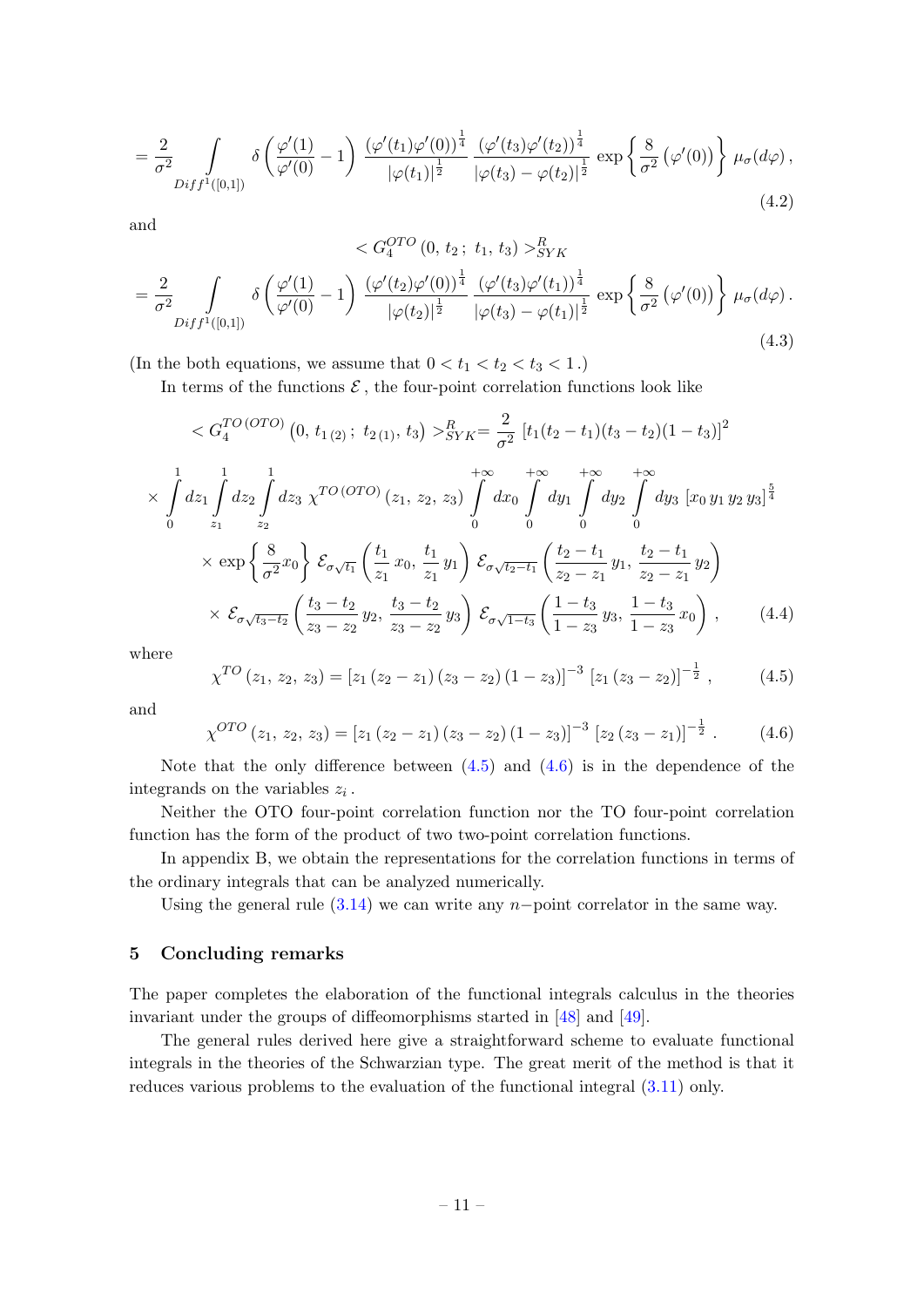The functional integral [\(3.11\)](#page-9-1)

$$
\mathcal{E}_{\sigma}(u, v) = \int_{Diff^{1}([0,1])} \delta(\varphi'(0) - u) \delta(\varphi'(1) - v) \mu_{\sigma}(d\varphi)
$$

is evaluated explicitly. And the result is written in the form of the ordinary integral [\(3.15\)](#page-10-2). Therefore the evaluations of other functional integrals of the form [\(3.14\)](#page-10-1) lead also to ordinary (multiple) integrals.

In the introduction, we explain the difference between functional integration over the group  $Diff_{+}^{1}(S^{1})$  and that over the group  $Diff_{+}^{1}(\mathbf{R})$ . Depending on the problem (e.g., closed or open boundary in  $AdS_2$  is considered), one should decide what kind of functional integrals is adequate.

The functional integrals over  $Diff_{+}^{1}(\mathbf{R})/P$  corresponding to SYK correlation functions were evaluated in many papers (see, e.g.,  $[23]$ ,  $[24]$ ,  $[25]$ ,  $[30]$ ).

As far as we know, the results for correlation functions defined as functional integrals over  $Diff_{+}^{1}(S^{1})/SL(2, \mathbf{R})$  has been obtained here for the first time.

The fact that in this case, the four-point correlation functions cannot be represented in the form of the product of two two-point correlation functions is connected with the apparent non-Markov behaviour of the function  $\varphi(t)$ . Although  $\xi$  is the Wiener process, the Markov property is violated by the nonlocal substitution [\(2.3\)](#page-4-2) . The non-Markov property of the measure  $(1.6)$  also manifests itself in  $(4.1)$  and  $(4.4)$ . The regions with  $t > t_1$  (for  $\lt G_2(0, t_1) >^R_{SYK}$ ), and with  $t > t_3$  (for  $\lt G_4(0, t_{1(2)}; t_{2(1)}, t_3) >^R_{SYK}$ ) give the nonzero inputs into the integrals for correlation functions.

If one considers  $t$  as the time variable, then one can say that the present is influenced by the future. It is a direct consequence of the fact that the ends of the interval are glued together and the theory is  $SL(2,\mathbf{R})$  invariant.

In this paper, we obtain the correlation functions in the form that can be analyzed numerically. The analysis is planned to be the subject of another paper.

#### <span id="page-12-0"></span>A Convolution of the  $\mathcal E$  functions

Let us take the integrand of  $(3.11)$  for  $\Phi$ . In this case, we get the convolution rule for two  $E$  functions:

<span id="page-12-1"></span>
$$
\mathcal{E}_{\sigma}(u, v) = [t_1(1-t_1)]^2 \int_0^1 [z_1(1-z_1)]^{-3} dz_1 \int_0^{+\infty} y_1 dy_1
$$
  
 
$$
\times \mathcal{E}_{\sigma\sqrt{t_1}}\left(\frac{t_1}{z_1}u, \frac{t_1}{z_1}y_1\right) \mathcal{E}_{\sigma\sqrt{1-t_1}}\left(\frac{1-t_1}{1-z_1}y_1, \frac{1-t_1}{1-z_1}v\right).
$$
 (A.1)

We would like to stress that this convolution rule has been proved by direct explicit evaluation of functional integrals.

However, to demonstrate once more that the dependence of the right-hand side of  $(A.1)$  on  $t_1$  is fictitious, we consider the integral

<span id="page-12-2"></span>
$$
\int_{0}^{+\infty} \mathcal{E}_{\sigma}(u, u) u du = \frac{1}{\sqrt{2\pi^{3} \sigma^{2}}} \int_{0}^{+\infty} d\theta \exp\left\{-\frac{2}{\sigma^{2}} \left[\theta^{2} - \pi^{2}\right] \right\} \sin\left(\frac{4\pi \theta}{\sigma^{2}}\right) \tanh(\frac{\theta}{2}). \quad (A.2)
$$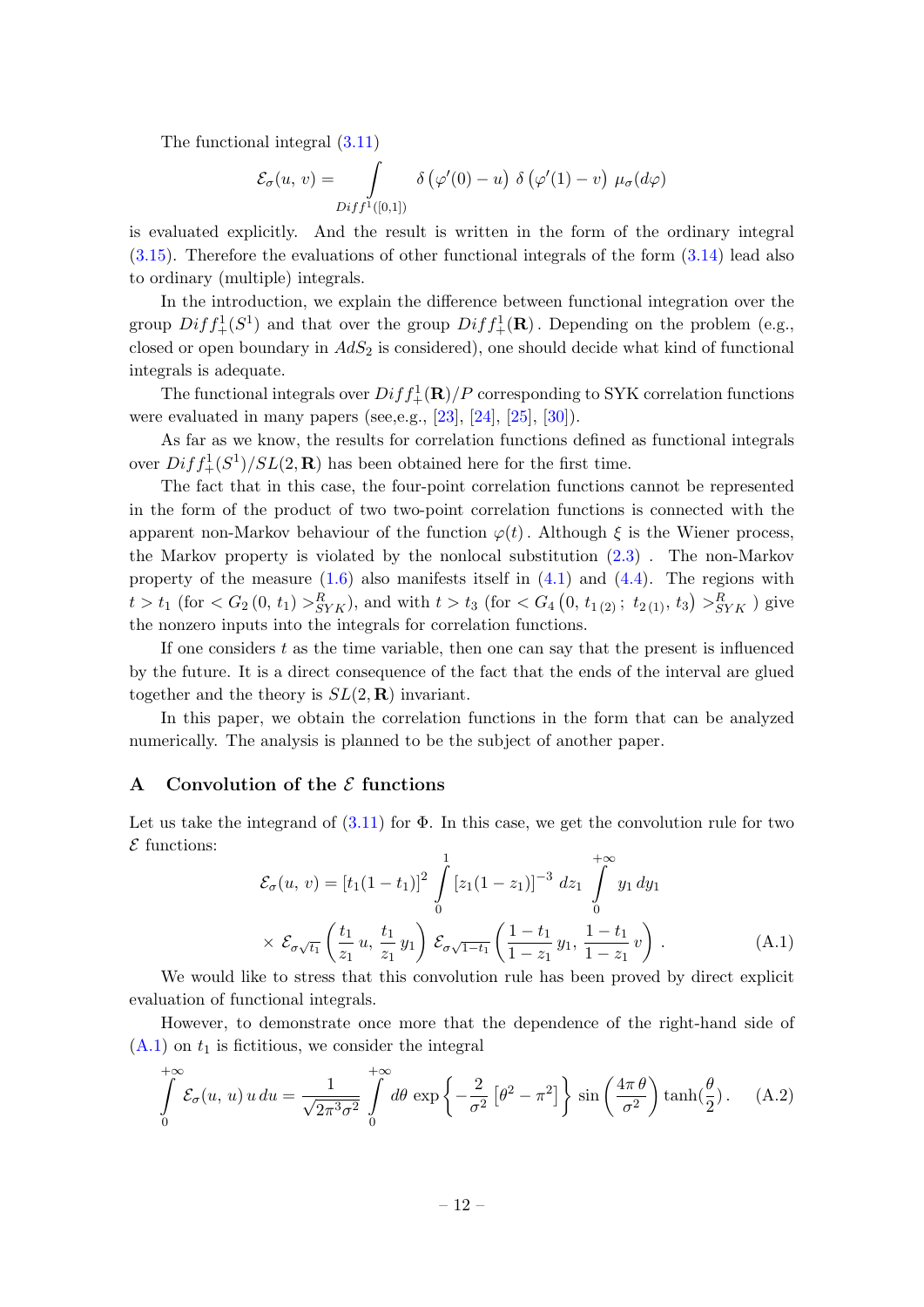At the same time, we have from the right-hand side of [\(A.1\)](#page-12-1)

$$
\frac{2}{\pi^3 \sigma^2} [t_1 (1 - t_1)]^{-\frac{1}{2}} \int_0^{+\infty} \int_0^{+\infty} d\theta_1 d\theta_2 \exp \left\{ -\frac{2}{\sigma^2} \left[ \frac{\theta_1^2 - \pi^2}{t_1} + \frac{\theta_2^2 - \pi^2}{(1 - t_1)} \right] \right\}
$$
  
\n
$$
\times \sin \left( \frac{4\pi \theta_1}{\sigma^2 t_1} \right) \sin \left( \frac{4\pi \theta_2}{\sigma^2 (1 - t_1)} \right) \sinh \theta_1 \sinh \theta_2 \int_0^1 dz_1 [z_1 (1 - z_1)]^{-2}
$$
  
\n
$$
\times \int_0^{+\infty} \int_0^{+\infty} du dy_1 \exp \left\{ -\frac{1}{z_1 (1 - z_1)} (u + y_1 + 2 [(1 - z_1) \cosh \theta_1 + z_1 \cosh \theta_2] \sqrt{uy_1} ) \right\}
$$
  
\n
$$
= \frac{2}{\pi^3 \sigma^2} [t_1 (1 - t_1)]^{-\frac{1}{2}} \int_0^{+\infty} \int_0^{+\infty} d\theta_1 d\theta_2 \exp \left\{ -\frac{2}{\sigma^2} \left[ \frac{\theta_1^2 - \pi^2}{t_1} + \frac{\theta_2^2 - \pi^2}{(1 - t_1)} \right] \right\} \sinh \theta_1 \sinh \theta_2
$$
  
\n
$$
\times \sin \left( \frac{4\pi \theta_1}{\sigma^2 t_1} \right) \sin \left( \frac{4\pi \theta_2}{\sigma^2 (1 - t_1)} \right) \int_0^1 dz_1 \left[ \frac{b}{(b^2 - 1)^{\frac{3}{2}}} arc \cosh b - \frac{1}{b^2 - 1} \right], \qquad (A.3)
$$

<span id="page-13-1"></span>where

$$
b = [(1 - z1) \cosh \theta1 + z1 \cosh \theta2].
$$

To obtain  $(A.3)$ , we have re-scaled the variables

$$
\bar{u} = \frac{u}{z_1(1-z_1)}, \quad \bar{y_1} = \frac{y_1}{z_1(1-z_1)}.
$$

And then after the substitutions

<span id="page-13-2"></span>
$$
\bar{u} = \rho \cos^2 \omega \,, \quad \bar{y_1} = \rho \sin^2 \omega \,, \qquad \xi = \tan \omega \,, \tag{A.4}
$$

we have used the table of integrals [\[58\]](#page-20-10) (eq. 2.2.9.15).

The results of computations of  $(A.3)$  at ten different points of the interval  $[0, 1]$  coincide with the result of computation of  $(A.2)$  with very high accuracy (e.g., the results are 0.07978) for  $\sigma = 5$ , and 0.03989 for  $\sigma = 10$ ).

## <span id="page-13-0"></span>B Correlation functions in terms of ordinary integrals

In terms of the ordinary integrals, the two-point correlation function  $(4.1)$  has the form

$$
\langle G_2^n(0, t_1) \rangle_{SYK}^R = \frac{1}{\pi^2} \left(\frac{\sigma^2}{2\pi}\right)^{\frac{n}{2}} \left[t_1(1 - t_1)\right]^{-\frac{1}{2}}
$$

$$
\times \int_0^{+\infty} \int_0^{+\infty} d\theta_1 d\theta_2 \exp\left\{-\frac{2}{\sigma^2} \left[\frac{\theta_1^2 - \pi^2}{t_1} + \frac{\theta_2^2 - \pi^2}{(1 - t_1)}\right]\right\} \sin\left(\frac{4\pi \theta_1}{\sigma^2 t_1}\right) \sin\left(\frac{4\pi \theta_2}{\sigma^2 (1 - t_1)}\right)
$$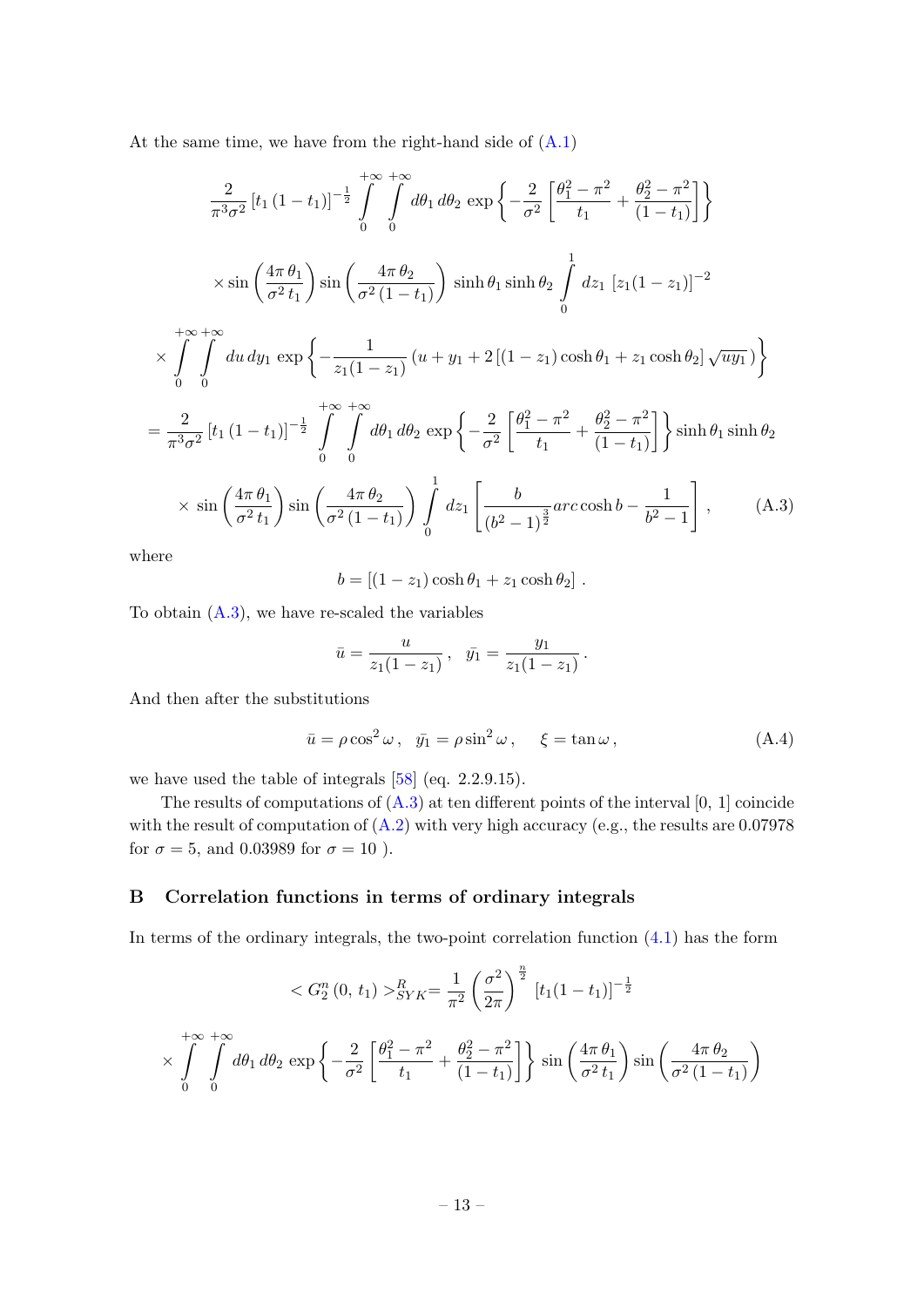$$
\times \sinh(\theta_1) \sinh(\theta_2) \int_0^1 dz_1 (1 - z_1)^{\frac{n}{2}} \int_0^{+\infty} \int_0^{+\infty} dx_0 dy_1 (x_0 y_1)^{\frac{n}{4}}
$$
  
 
$$
\times \exp \left\{ - (x_0 + y_1 + 2[(1 - z_1)\cosh \theta_1 + z_1 \cosh \theta_2] \sqrt{x_0 y_1} - 4z_1(1 - z_1)x_0) \right\}. \quad (B.1)
$$

After the substitutions  $(A.4)$ , the integrals over  $x_0$  and  $y_1$  are transformed into the integral

$$
\int_{0}^{+\infty} \frac{2\,\xi^{1+\frac{n}{2}}}{\left[\xi^2 + 2b\xi + 1 - 4z_1(1-z_1)\right]^{2+\frac{n}{2}}} d\xi \,. \tag{B.2}
$$

It is convenient to use the table of integrals [\[58\]](#page-20-10) (eq. 2.2.9.8).

$$
\langle G_2^n(0, t_1) \rangle_{SYK}^R = \frac{2}{\pi^2} \left( \frac{\sigma^2}{2\pi} \right)^{\frac{n}{2}} \Gamma^3 \left( \frac{n+4}{2} \right) \Gamma^{-1} (n+4) [t_1(1-t_1)]^{-\frac{1}{2}}
$$
  

$$
\times \int_0^{+\infty} \int_0^{+\infty} d\theta_1 d\theta_2 \exp \left\{ -\frac{2}{\sigma^2} \left[ \frac{\theta_1^2 - \pi^2}{t_1} + \frac{\theta_2^2 - \pi^2}{(1-t_1)} \right] \right\} \sin \left( \frac{4\pi \theta_1}{\sigma^2 t_1} \right) \sin \left( \frac{4\pi \theta_2}{\sigma^2 (1-t_1)} \right)
$$
  

$$
\times \sinh(\theta_1) \sinh(\theta_2) \int_0^1 dz_1 (1-z_1)^{\frac{n}{2}} [1-4z_1(1-z_1)]^{-\frac{n+4}{4}}
$$
  

$$
\times F \left( \frac{n+4}{2}, \frac{n+4}{2}; \frac{n+5}{2}; \frac{1}{2} \left( 1 - \frac{b}{1-4z_1(1-z_1)} \right) \right), \qquad (B.3)
$$

where  $F$  is the Gaussian hypergeometric function, and

<span id="page-14-0"></span>
$$
b = (1 - z1) \cosh \theta1 + z1 \cosh \theta2.
$$
 (B.4)

For  $n = 2k$ ,  $k = 0, 1...$ , we can also use eq. 2.2.9.12 of [\[58\]](#page-20-10), and rewrite the result in the form

$$
\langle G_2^n(0, t_1) \rangle_{SYK}^R = (-1)^{k+1} \frac{1}{(k+1)!} \frac{1}{2\pi^2} \left(\frac{\sigma^2}{4\pi}\right)^k \Gamma(k+2) \left[t_1(1-t_1)\right]^{-\frac{1}{2}}
$$
  
\n
$$
\times \int_0^{+\infty} \int_0^{+\infty} d\theta_1 d\theta_2 \exp\left\{-\frac{2}{\sigma^2} \left[\frac{\theta_1^2 - \pi^2}{t_1} + \frac{\theta_2^2 - \pi^2}{(1-t_1)}\right] \right\} \sin\left(\frac{4\pi \theta_1}{\sigma^2 t_1}\right) \sin\left(\frac{4\pi \theta_2}{\sigma^2 (1-t_1)}\right)
$$
  
\n
$$
\times \sinh(\theta_1) \sinh(\theta_2) \int_0^1 dz_1 (1-z_1)^k
$$
  
\n
$$
\times \frac{\partial^{k+1}}{\partial b^{k+1}} \left(\frac{1}{\sqrt{b^2 - 1 + 4z_1(1-z_1)}} \log \frac{b + \sqrt{b^2 - 1 + 4z_1(1-z_1)}}{b - \sqrt{b^2 - 1 + 4z_1(1-z_1)}}\right), \qquad (B.5)
$$

where  $b$  is given by  $(B.4)$ .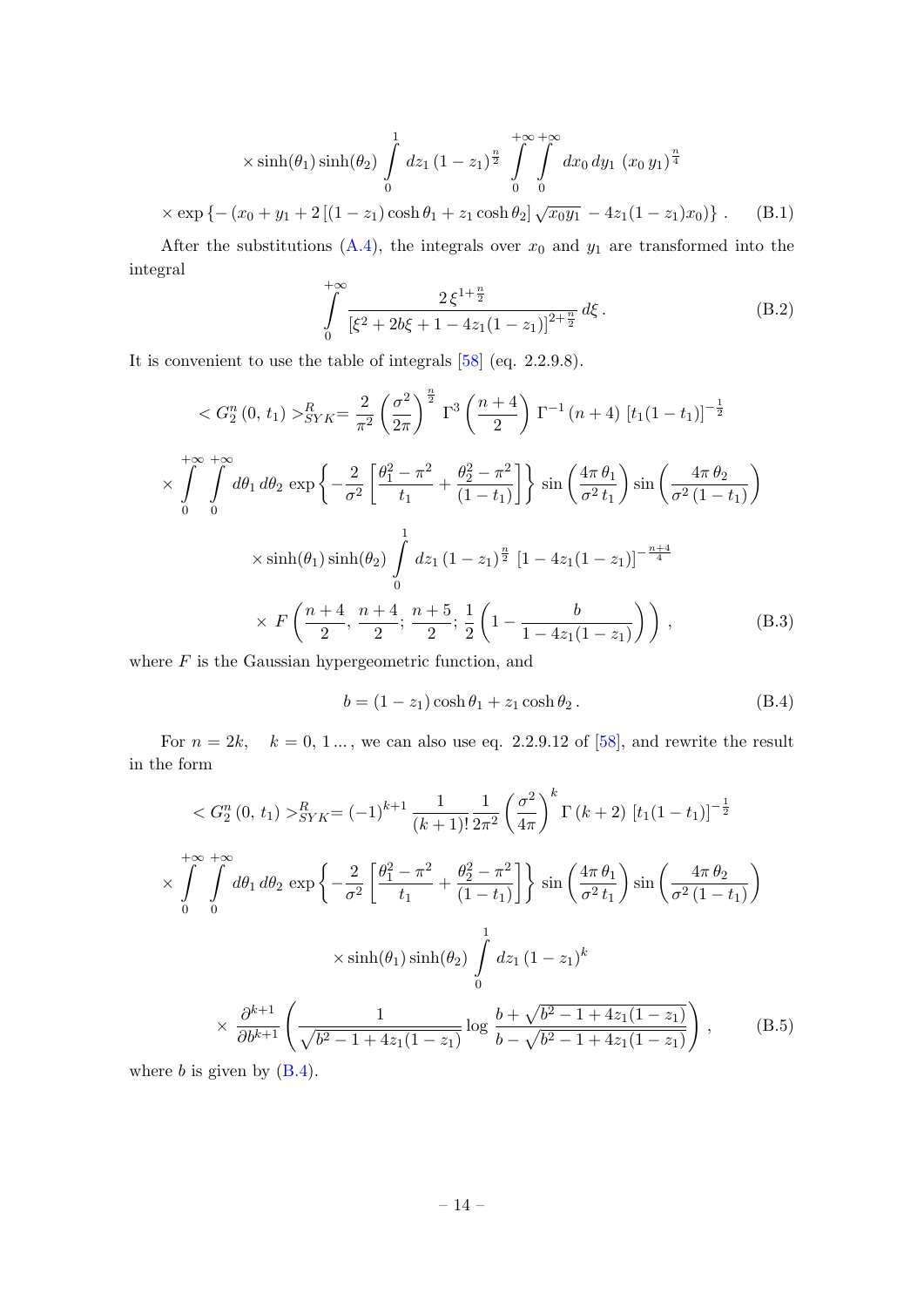Here, we also present the four-point correlation functions in the form that can be analyzed numerically. It is

$$
\langle G_{4}^{TO(OTO)} (0, t_{1(2)}; t_{2(1)}, t_3) \rangle_{SYK}^{R} = \left(\frac{2}{\pi^3 \sigma^2}\right)^2 \left[t_1(t_2 - t_1)(t_3 - t_2)(1 - t_3)\right]^{-\frac{1}{2}}
$$
\n
$$
\times \int_{0}^{1} dz_1 \int_{z_1}^{1} dz_2 \int_{z_2}^{1} dz_3 \ \tilde{\chi}^{TO(OTO)} (z_1, z_2, z_3)
$$
\n
$$
\times \int_{0}^{+\infty} d\theta_1 ... \int_{0}^{+\infty} d\theta_4 \ \exp\left\{-\frac{2}{\sigma^2} \left[\frac{\theta_1^2 - \pi^2}{\tau_1} + \frac{\theta_2^2 - \pi^2}{(\tau_2 - \tau_1)} + \frac{\theta_3^2 - \pi^2}{(\tau_3 - \tau_2)} + \frac{\theta_4^2 - \pi^2}{(1 - \tau_3)}\right]\right\}
$$
\n
$$
\times \sin\left(\frac{4\pi \theta_1}{\sigma^2 \tau_1}\right) \sin\left(\frac{4\pi \theta_2}{\sigma^2 (\tau_2 - \tau_1)}\right) \sin\left(\frac{4\pi \theta_3}{\sigma^2 (\tau_3 - \tau_2)}\right)
$$
\n
$$
\times \sinh \theta_1 \sinh \theta_2 \sinh \theta_3 \sinh \theta_4 \int_{0}^{+\infty} dx_0 \int_{0}^{+\infty} dy_1 \int_{0}^{+\infty} dy_2 \int_{0}^{+\infty} dy_3 [x_0 y_1 y_2 y_3]^\frac{1}{4}
$$
\n
$$
\times \exp\left\{4x_0 - \frac{1}{z_1} [x_0 + y_1 + 2\sqrt{x_0 y_1} \cosh \theta_1] - \frac{1}{z_2 - z_1} [y_1 + y_2 + 2\sqrt{y_1 y_2} \cosh \theta_2] \right\}
$$
\n
$$
\exp\left\{-\frac{1}{z_3 - z_2} [y_2 + y_3 + 2\sqrt{y_2 y_3} \cosh \theta_3] - \frac{1}{1 - z_3} [y_3 + x_0 + 2\sqrt{y_3 x_0} \cosh \theta_4] \right\}, (B.6)
$$

 $w$ he

 $\times$ 

$$
\tilde{\chi}^{TO}(z_1, z_2, z_3) = [z_1 (z_2 - z_1) (z_3 - z_2) (1 - z_3)]^{-2} [z_1 (z_3 - z_2)]^{-\frac{1}{2}},
$$

and

$$
\tilde{\chi}^{OTO}\left(z_1,\,z_2,\,z_3\right) = \left[z_1\left(z_2-z_1\right)\left(z_3-z_2\right)\left(1-z_3\right)\right]^{-2}\,\left[z_2\left(z_3-z_1\right)\right]^{-\frac{1}{2}}.
$$

# <span id="page-15-0"></span>C Functional integrals over the space  $Diff_{+}^{1}(\mathbf{R})$

In this appendix, we evaluate functional integrals over  $Diff_{+}^{1}(\mathbf{R})$  of the form

$$
\int_{Diff_{+}^{1}(\mathbf{R})} \Psi\left(f(\tau_{1}), f(\tau_{2}), ...\right) \, \exp\left\{\frac{1}{\sigma^{2}} \int\limits_{-\infty}^{+\infty} \mathcal{S}_{f}(\tau) \, d\tau\right\} \, df. \tag{C.1}
$$

Consider the two-point correlation function in this theory

$$
\mathcal{G}_2^n(0,\,\tau)=\int\limits_{Diff_+^1(\mathbf{R})/P}\frac{(f'(0)f'(\tau))^{\frac{n}{4}}}{|f(\tau)-f(0)|^{\frac{n}{2}}}\,\exp\left\{\frac{1}{\sigma^2}\int\limits_{-\infty}^{+\infty}\mathcal{S}_f(t)\,dt\right\}\,df\,.
$$

As it is explained in the introduction, we should factorize the integration space. To exclude the non-relevant degrees of freedom in another way, we can fix the values

$$
f(0) = 0 \, , \quad f'(0) = 1 \, .
$$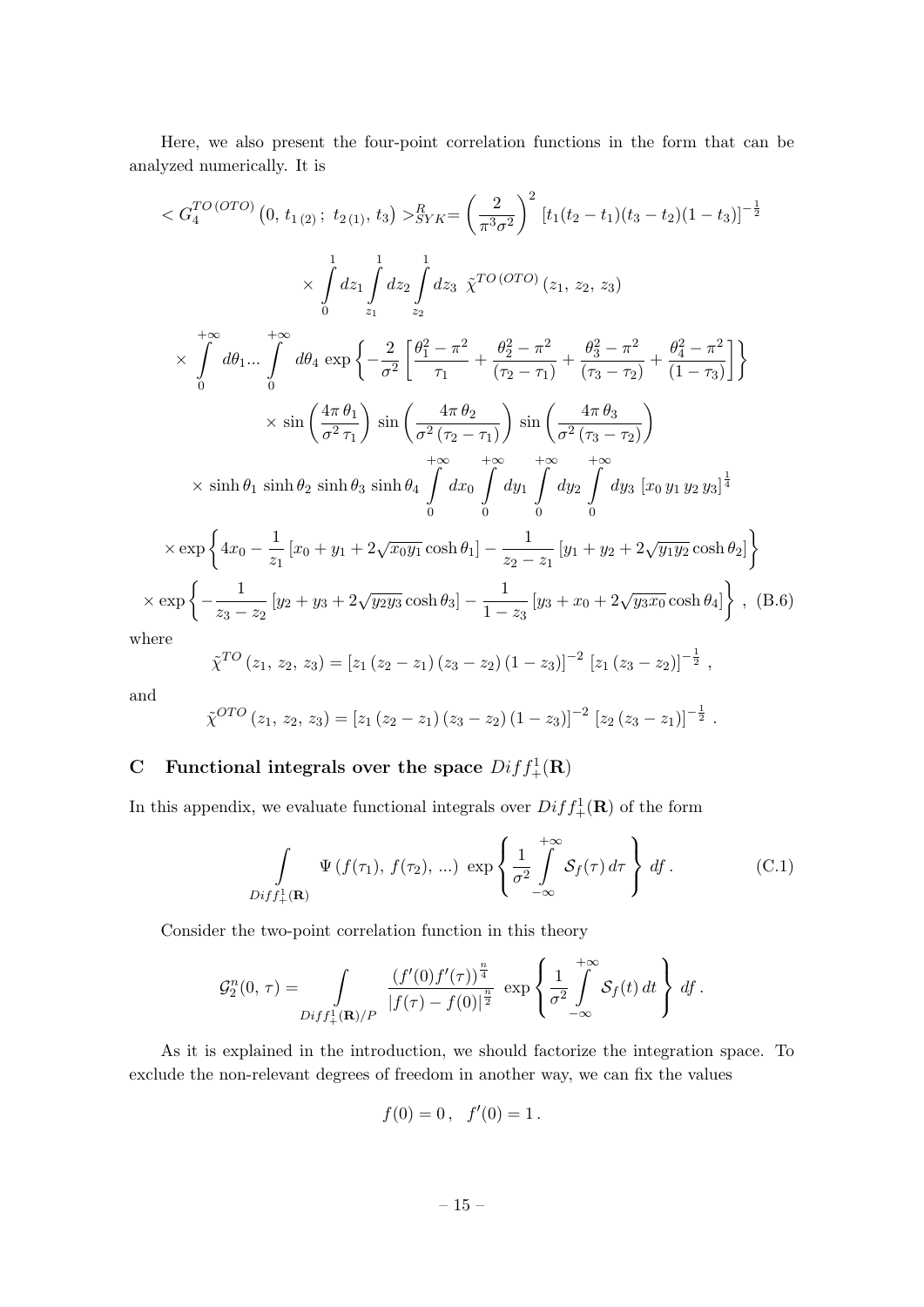After the substitution  $f(\tau) = \int_0^{\tau}$ 0  $\exp{\{\xi(t)\}dt}$ , $\xi(0) = 0$  ([\[23\]](#page-19-0), [\[24\]](#page-19-2)), it looks like

$$
\mathcal{G}_2^n(0,\,\tau)=\int\limits_{C((-\infty,\,+\infty))}\frac{e^{\frac{n}{4}(\xi(\tau))}}{\left(\int\limits_0^{\tau}e^{\xi(t)}dt\right)^{\frac{n}{2}}}\exp\left\{-\frac{1}{2\sigma^2}\int\limits_{-\infty}^{+\infty}\left(\xi'(t)\right)^2\,dt\right\}\,d\xi\,.
$$

Due to the Markov property of the Wiener measure, it can be rewritten as

<span id="page-16-0"></span>
$$
\mathcal{G}_2^n(0,\,\tau) = \int\limits_{C([0,\,\tau])} \frac{e^{\frac{n}{4}(\xi(\tau))}}{\left(\int\limits_0^{\tau} e^{\xi(t)}dt\right)^{\frac{n}{2}}} \exp\left\{-\frac{1}{2\sigma^2} \int\limits_0^{\tau} \left(\xi'(t)\right)^2 dt\right\} d\xi \,. \tag{C.2}
$$

Instead of transforming the Wiener integral [\(C.2\)](#page-16-0) to the functional integral in Liouville theory as it was proposed in [\[23\]](#page-19-0), [\[24\]](#page-19-2), we use the method described above. First, we re-scale the time variable  $t = \tau \bar{t}$  and substitute  $\eta(\bar{t}) = \xi(t)$ . Then [\(C.2\)](#page-16-0) has the form

<span id="page-16-1"></span>
$$
\mathcal{G}_2^n(0,\,\tau) = \tau^{-\frac{n}{2}} \int\limits_{C([0,\,1])} \frac{e^{\frac{n}{4}\eta(1)}}{\left(\int\limits_0^1 e^{\eta(\bar{t})}d\bar{t}\right)^{\frac{n}{2}}} \exp\left\{-\frac{1}{2\sigma^2\tau}\int\limits_0^1 \left(\eta'(\bar{t})\right)^2 d\bar{t}\right\} d\eta. \tag{C.3}
$$

In terms of the function

$$
\varphi(t) = \frac{\int\limits_0^t e^{\eta(\bar{t})} d\bar{t}}{\int\limits_0^1 e^{\eta(\bar{t})} d\bar{t}},
$$

[\(C.3\)](#page-16-1) is written as

$$
\tau^{-\frac{n}{2}} \int_{Diff_{+}^{1}([0,1])} (\varphi'(0)\varphi'(1))^{\frac{n}{4}} \mu_{\sigma\sqrt{\tau}}(d\varphi) = \tau^{-\frac{n}{2}} \int_{0}^{+\infty} \int_{0}^{+\infty} (uv)^{\frac{n}{4}} \mathcal{E}_{\sigma\sqrt{\tau}}(u,v) du dv.
$$
 (C.4)

Integrating over  $u$  and  $v$  as in the appendix A, we obtain

$$
\mathcal{G}_2^n(0, \tau) = 2\pi^{-\frac{3}{2}} \left(\frac{\sigma^2}{2}\right)^{\frac{n-1}{2}} B\left(\frac{n+1}{2}, \frac{n+1}{2}\right) \tau^{-\frac{1}{2}} \int_0^{+\infty} d\theta \sin\left(\frac{4\pi \theta}{\sigma^2 \tau}\right) \sinh \theta
$$
  
 
$$
\times \exp\left\{-\frac{2}{\sigma^2 \tau} \left[\theta^2 - \pi^2\right] \right\} F\left(\frac{n+1}{2}, \frac{n+1}{2}; \frac{n+1}{2} + 1; \frac{1 - \cosh \theta}{2}\right).
$$
 (C.5)

<span id="page-16-2"></span>In the case  $n = 2$ , it looks like

$$
\mathcal{G}_2^2(0,\,\tau) = \left(\frac{\sigma^2}{2\pi^3}\right)^{\frac{1}{2}} \tau^{-\frac{1}{2}} \int_0^{+\infty} d\theta \exp\left\{-\frac{2}{\sigma^2 \tau} \left[\theta^2 - \pi^2\right]\right\} \sin\left(\frac{4\pi\theta}{\sigma^2 \tau}\right) \left[\frac{\theta \cosh\theta}{\sinh^2\theta} - \frac{1}{\sinh\theta}\right].\tag{C.6}
$$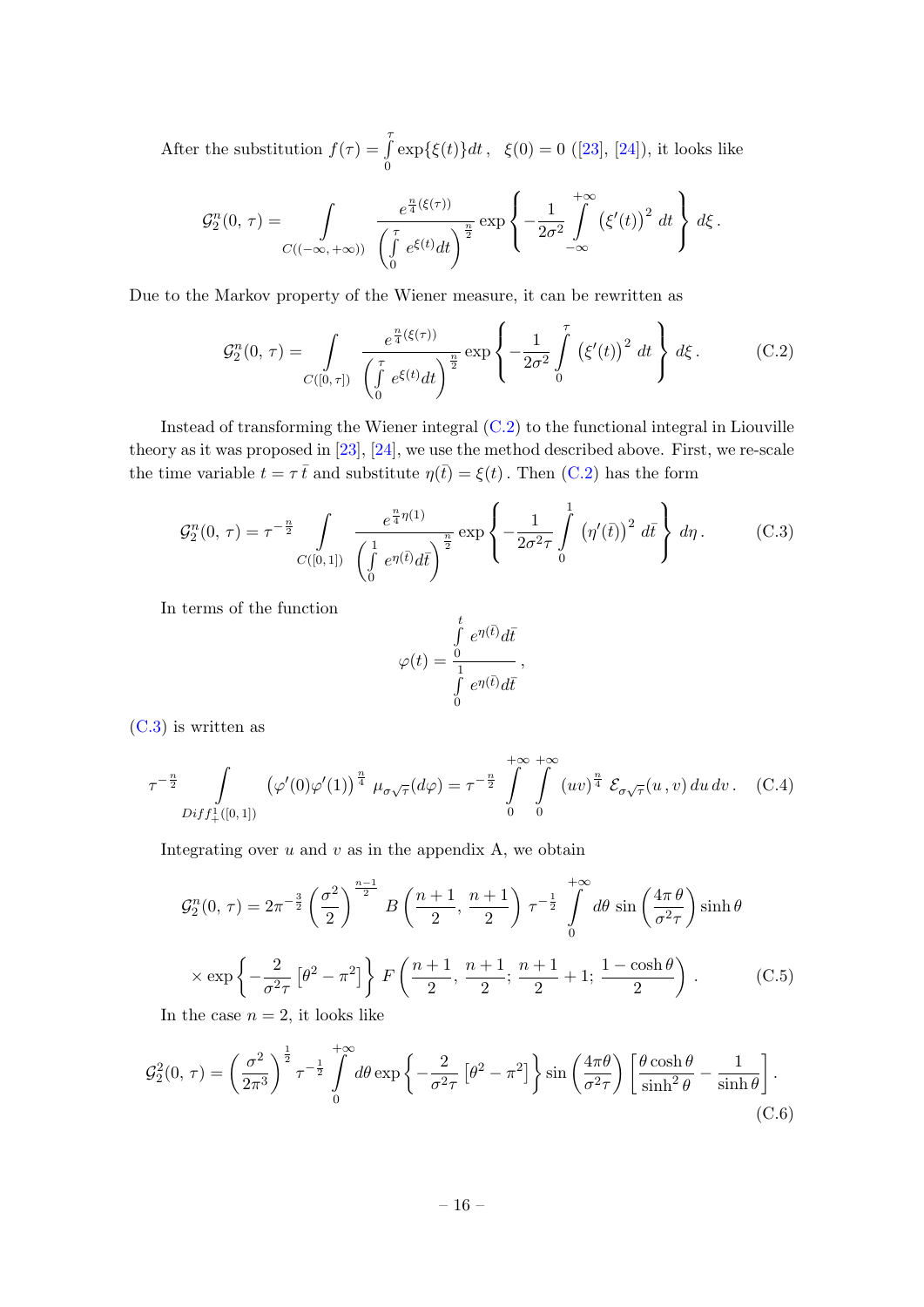The asymptotic form of  $\mathcal{G}_2^n(0, \tau)$  at  $\tau \to \infty$ ,

$$
\left(\mathcal{G}_2^n(0,\,\tau)\right)_{As} = 4\pi^{-\frac{1}{2}} \left(\frac{\sigma^2}{2}\right)^{\frac{n-3}{2}} B\left(\frac{n+1}{2},\,\frac{n+1}{2}\right) \,\tau^{-\frac{3}{2}} \\
\times \int_0^{+\infty} \theta \sinh\theta \, F\left(\frac{n+1}{2},\,\frac{n+1}{2};\,\frac{n+1}{2}+1;\,\frac{1-\cosh\theta}{2}\right) \,d\theta \,,\n\tag{C.7}
$$

immediately follows from [\(C.5\)](#page-16-2).

In the same way, we can explicitly evaluate functional integrals for other correlation functions in this theory.

In particular, for  $\mathcal{G}_4^{TO}(0, \tau_1; \tau_2, \tau_3)$  we have

$$
\mathcal{G}_4^{TO}(0, \tau_1; \tau_2, \tau_3) = \int_{Diff_+^1(\mathbf{R})/P} \frac{(f'(0)f'(\tau_1))^{\frac{1}{4}}}{|f(\tau_1) - f(0)|^{\frac{1}{2}}} \frac{(f'(\tau_2)f'(\tau_3))^{\frac{1}{4}}}{|f(\tau_3) - f(\tau_2)|^{\frac{1}{2}}} \exp\left\{\frac{1}{\sigma^2} \int_{-\infty}^{+\infty} \mathcal{S}_f(t) dt\right\} df
$$

$$
= \mathcal{G}_2(0, \tau_1) \mathcal{G}_2(\tau_2, \tau_3).
$$
(C.8)

<span id="page-17-0"></span>The OTO four-point correlation function is given by  $(0 < \tau_1 < \tau_2 < \tau_3)$ 

$$
\mathcal{G}_{4}^{OTO}(0, \tau_{2}; \tau_{1}, \tau_{3}) = \int_{Diff_{+}^{1}(\mathbf{R})/P} \frac{(f'(0)f'(\tau_{2}))^{\frac{1}{4}}}{|f(\tau_{2}) - f(0)|^{\frac{1}{2}}}|f(\tau_{3}) - f(\tau_{1})|^{\frac{1}{2}} \exp\left\{\frac{1}{\sigma^{2}} \int_{-\infty}^{+\infty} \mathcal{S}_{f}(t) dt\right\} df
$$
\n
$$
= \pi^{\frac{9}{2}} \left(\frac{\sigma^{2}}{2}\right)^{\frac{1}{2}} [\tau_{1}(\tau_{2} - \tau_{1})(\tau_{3} - \tau_{2})]^{-\frac{1}{2}} \int_{0}^{1} dz_{1} \int_{z_{1}}^{1} dz_{2} [z_{1}(z_{2} - z_{1})(1 - z_{2})]^{-2} [z_{2}(1 - z_{1})]^{-\frac{1}{2}}
$$
\n
$$
\times \int_{0}^{+\infty} \int_{0}^{+\infty} \int_{0}^{+\infty} d\theta_{1} d\theta_{2} d\theta_{3} \exp\left\{-\frac{2}{\sigma^{2}} \left[\frac{\theta_{1}^{2} - \pi^{2}}{\tau_{1}} + \frac{\theta_{2}^{2} - \pi^{2}}{(\tau_{2} - \tau_{1})} + \frac{\theta_{3}^{2} - \pi^{2}}{(\tau_{3} - \tau_{2})}\right]\right\}
$$
\n
$$
\times \sin\left(\frac{4\pi \theta_{1}}{\sigma^{2} \tau_{1}}\right) \sin\left(\frac{4\pi \theta_{2}}{\sigma^{2} (\tau_{2} - \tau_{1})}\right) \sin\left(\frac{4\pi \theta_{3}}{\sigma^{2} (\tau_{3} - \tau_{2})}\right) \sinh \theta_{1} \sinh \theta_{2} \sinh \theta_{3}
$$
\n
$$
\times \int_{0}^{+\infty} dx_{0} \int_{0}^{+\infty} dy_{1} \int_{0}^{+\infty} dy_{2} \int_{0}^{+\infty} dx_{1} [x_{0}x_{1}]^{-\frac{1}{4}} [y_{1}y_{2}]^{\frac{1}{4}} \exp\left\{-\frac{1}{z_{1}} [x_{0} + y_{1} + 2\sqrt{x_{0}y_{1}} \cosh \theta_{1}] \right\}
$$
\n
$$
\times \exp\left
$$

<span id="page-17-1"></span>In contrast to the correlation functions in the theory considered in the main part of the paper, the correlation functions [\(C.2\)](#page-16-0), [\(C.8\)](#page-17-0), [\(C.9\)](#page-17-1) have no input from the regions  $t > \tau$ , or  $t > \tau_3$ .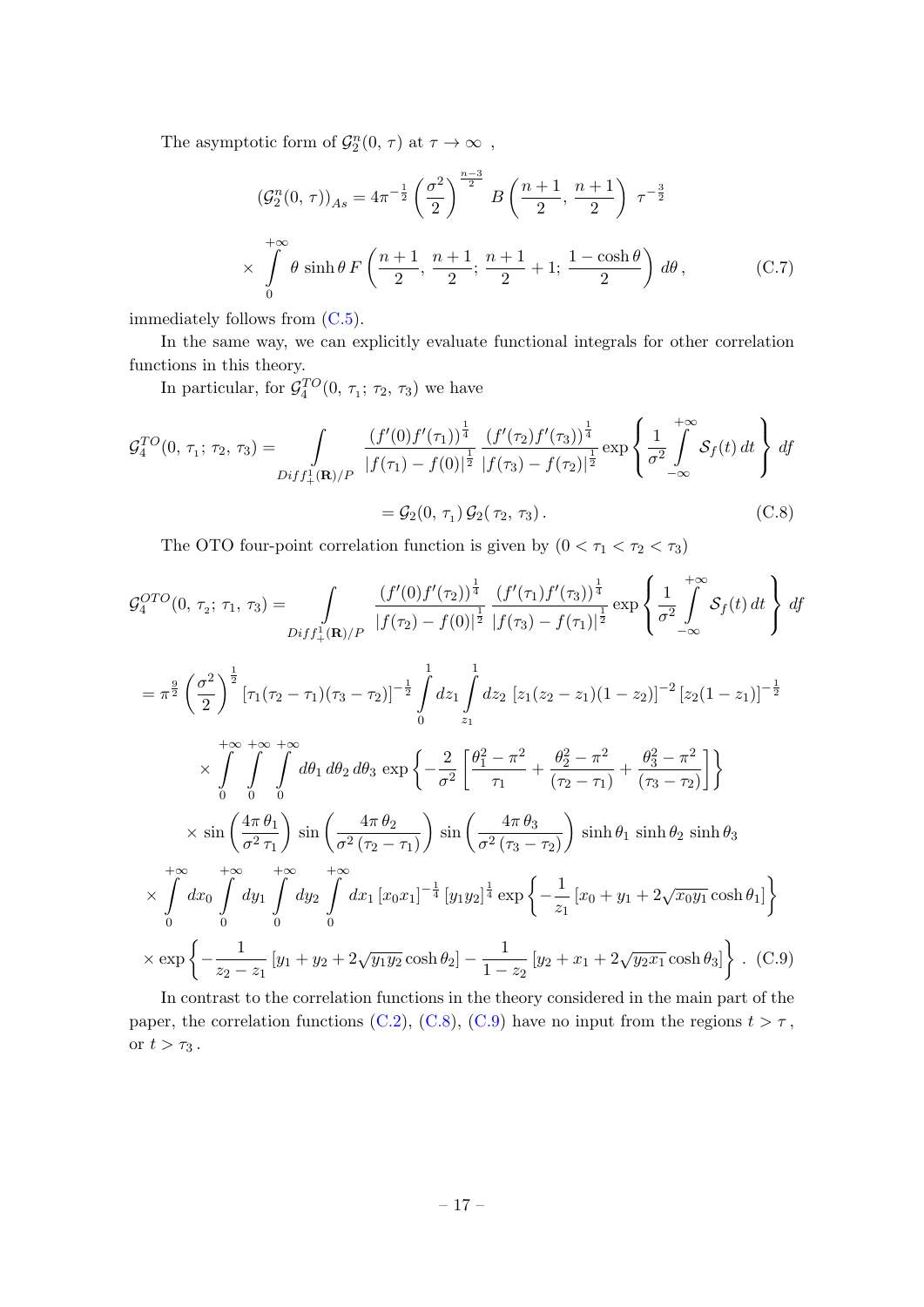#### References

- <span id="page-18-0"></span>[1] S. Sachdev and J. Ye, Gapless spin fluid ground state in a random quantum Heisenberg magnet, Phys. Rev. Lett. **70** (1993) 3339, arXiv:cond-mat/9212030 [cond-mat].
- [2] A. Kitaev, Hidden correlations in the Hawking radiaion and thermal noise, Talk at KITP, http://online.kitp.ucsb.edu/online/joint98/kitaev/, Febrary, 2015.
- [3] A. Kitaev, A simple model of quantum holography, Talks at KITP, http://online.kitp.ucsb.edu/online/entangled15/kitaev/ and http://online.kitp.ucsb.edu/online/entangled15/kitaev2/, April and May, 2015.
- [4] J. Maldacena and D. Stanford, Remarks on the Sachdev-Ye-Kitaev model, Phys. Rev. D 94(2016) 106002, [arXiv:1604.07818].
- [5] J. Polchinski and V. Rosenhaus, The spectrum in the Sachdev-Ye-Kitaev model, JHEP 04 (2017) 001, [arXiv:1601.06768].
- [6] A. Jevicki, K. Suzuki and J. Yoon, Bi-local holography in the SYK model, JHEP 07 (2016) 007, [arXiv:1603.06246].
- [7] A. Jevicki and K. Suzuki, *Bi-local holography in the SYK model: perturbations, JHEP* 11 (2016) 046, [arXiv:1608.07567].
- [8] D. J. Gross and V. Rosenhaus, A Generalization of Sachdev-Ye-Kitaev, JHEP 02 (2017) 093, [arXiv:1610.01569].
- [9] D. J. Gross and V. Rosenhaus, The bulk dual of SYK: cubic couplings, JHEP 05 (2017) 092, [arXiv:1702.08016].
- [10] S.R. Das, A. Jevicki and K. Suzuki, Three dimensional view of the SYK/AdS duality, JHEP 09 (2017) 017, [arXiv:1704.07208].
- [11] S.R. Das, A.Ghosh, A. Jevicki and K. Suzuki, Space-time the SYK model, JHEP 07 (2018) 184, [arXiv:1712.02725].
- [12] A. Almheiri and J. Polchinski, Models of  $AdS_2$  backreaction and holography, JHEP 11 (2015) 014, [arXiv:1402.6334].
- [13] K. Jensen, Chaos in  $AdS_2$  holography, Phys. Rev. Lett. **117** (2016) 111601, [arXiv:1605.06098].
- [14] J. Maldacena, D. Stanford and Z. Yang, Conformal symmetry and its breaking in two dimensional Nearly Anti-de-Sitter space, PTEP 2016, no. 12, 12C104 (2016), [arXiv:1606.01857].
- [15] J. Engelsoy, T. G. Mertens, and H. L. Verlinde, An investigation of  $AdS_2$  backreaction and holography, JHEP 07 (2016) 139, [arXiv:1606.03438].
- [16] J.S. Cotler, G. Gur-Ari, M. Hanada, J. Polchinski, P. Saad, S.H. Shenker, D. Stanford, A. Streicher and M. Tezuka, Black Holes and Random Matrices, JHEP 05 (2017) 118, [arXiv:1611.04650].
- [17] A. M. Garcia-Garcia and J. J. M. Verbaarschot, Analytical Spectral Density of the Sachdev-Ye-Kitaev Model at finite N, Phys. Rev. D 96(2017) 066012, [arXiv:1701.06593].
- [18] G. J. Turiaci and H. L. Verlinde, *Towards a 2d QFT Analog of the SYK Model, JHEP* 10 (2017) 167, [arXiv:1701.00528].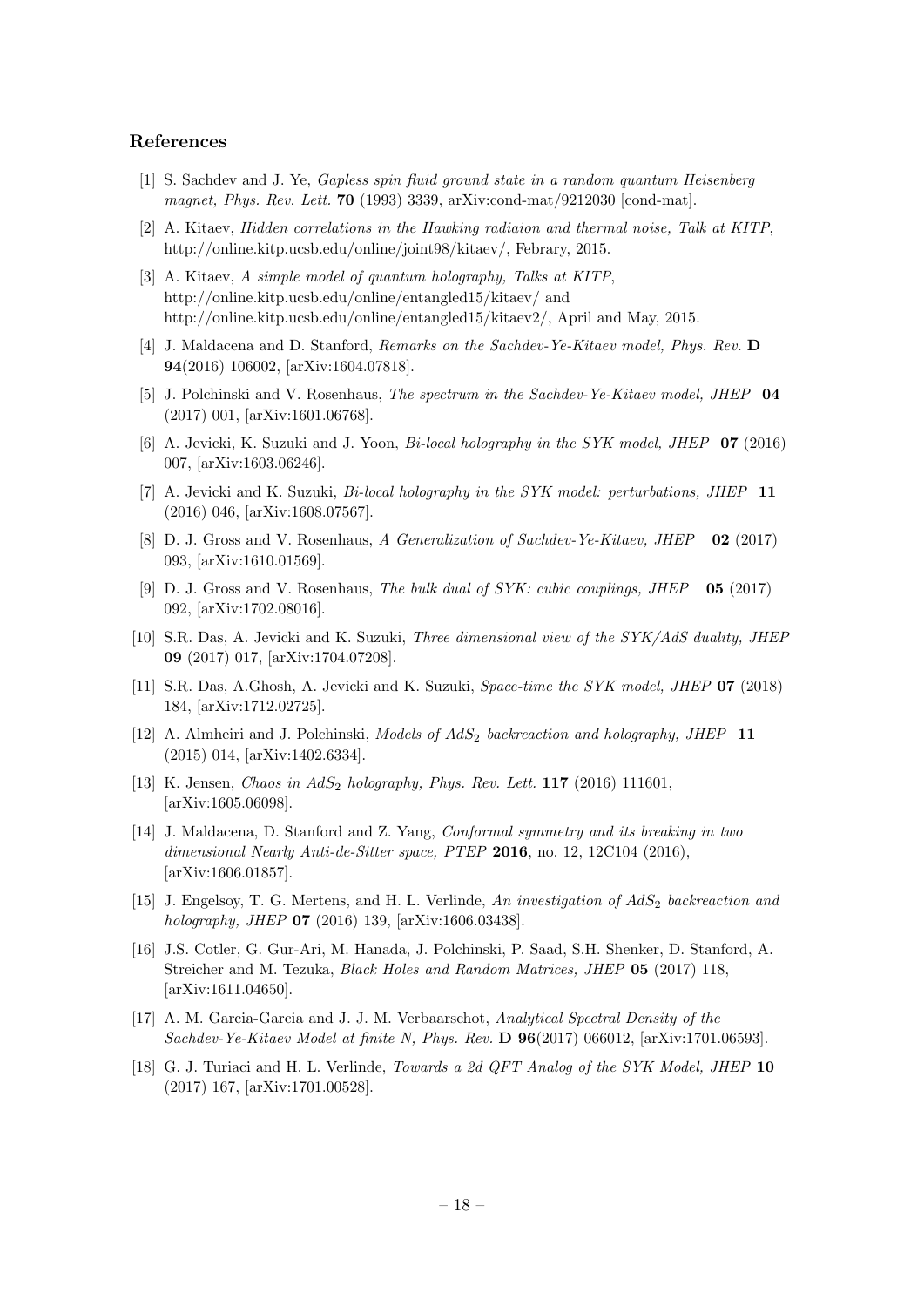- [19] G. Mandal, P. Nayak and S. R. Wadia, Coadjoint orbit action of Virasoro group and two-dimentional quantum gravity dual SYK/tensor models, JHEP 11 (2018) 046, [arXiv:1702.04266].
- [20] A. Kitaev and S. J. Suh, The soft mode in the Sachdev-Ye-Kitaev model and its gravity dual, JHEP 05 (2018) 183, [arXiv:1711.08467].
- [21] G. Sarosi,  $AdS_2$  holography and the SYK model, PoS (Modave2017)001 (2018), [arXiv:1711.08482].
- [22] J. Maldacena, S.H. Shenker and D. Stanford, A bound on chaos, JHEP 08(2016) 106, [arXiv:1503.01409].
- <span id="page-19-0"></span>[23] D. Bagrets, A. Altland and A. Kamenev, Sachdev-Ye-Kitaev Model as Liouville Quantum Mechanics, Nucl. Phys. B 911 (2016) 191, [arXiv:1607.00694].
- <span id="page-19-2"></span>[24] D. Bagrets, A. Altland and A. Kamenev, Power-law out of time order correlation functions in the SYK model, Nucl. Phys. **B 921** (2017) 727, [arXiv:1702.08902].
- <span id="page-19-3"></span>[25] T. G. Mertens, G. J. Turiaci and H. L. Verlinde, Solving the Schwarzian via the Conformal Bootstrap, JHEP 08 (2017) 136, [arXiv:1705.08408].
- [26] D. J. Gross and V. Rosenhaus, All point correlation functions in SYK, JHEP 12 (2017) 148, [arXiv:1710.08113].
- <span id="page-19-1"></span>[27] D. Stanford and E. Witten, Fermionic Localization of the Schwazian Theory, JHEP 10 (2017) 008, [arXiv:1703.04612].
- [28] T. G. Mertens, The Schwarzian Theory Origins, JHEP 05 (2018) 036, [arXiv:1801.09605].
- [29] H.T Lam, T. G. Mertens, G. J. Turiaci and H. L. Verlinde, Shockwave S-matrix from Schwarzian Quantum Mechanics, arXiv:1804.09834.
- <span id="page-19-4"></span>[30] A. Blommaert, T. G. Mertens and H. Verschelde, The Schwarzian Theory - A Wilson Line Perspective, arXiv:1806.07765.
- [31] A. Gaikwad, L. K. Joshi, G. Mandal and S. R. Wadia Holographic dual to charged SYK from 3D Gravity and Chern-Simons, arXiv:1802.07746.
- [32] I. Aref'eva and I. Volovich, Notes on the SYK model in real time, Theor. Math. Phys. 197(2018) 1650, [arXiv:1801.08118].
- [33] P. Nayak, A. Shukla, R. M. Soni, S. P. Trivedi and V. Vishal, On the Dynamics of Near-Extremal Black Holes , JHEP 09 (2018) 048, [arXiv:1802.09547].
- [34] D. A. Roberts, D. Stanford and A. Streicher, *Operator grouth in the SYK model*, arXiv:1802.02633.
- [35] P. Saad, S.H. Shenker and D. Stanford, A semiclassical ramp in SYK and in gravity, arXiv:1806.06840.
- [36] G. Gur-Ari, R. Mahajan and A. Vaezi, *Does the SYK model have a spin glass phase?*, JHEP 11 (2018) 070, [arXiv:1806.10145].
- [37] V. Rosenhaus, An introduction to the SYK model, arXiv:1807.03334.
- [38] J. Cotler and K. Jensen, A theory of reparametrization for  $AdS<sub>2</sub>$  gravity, arXiv:1808.03263.
- [39] A. Kitaev and S. J. Suh, Statistical mechanics of a two-dimensional black hole arXiv:1808.07032.